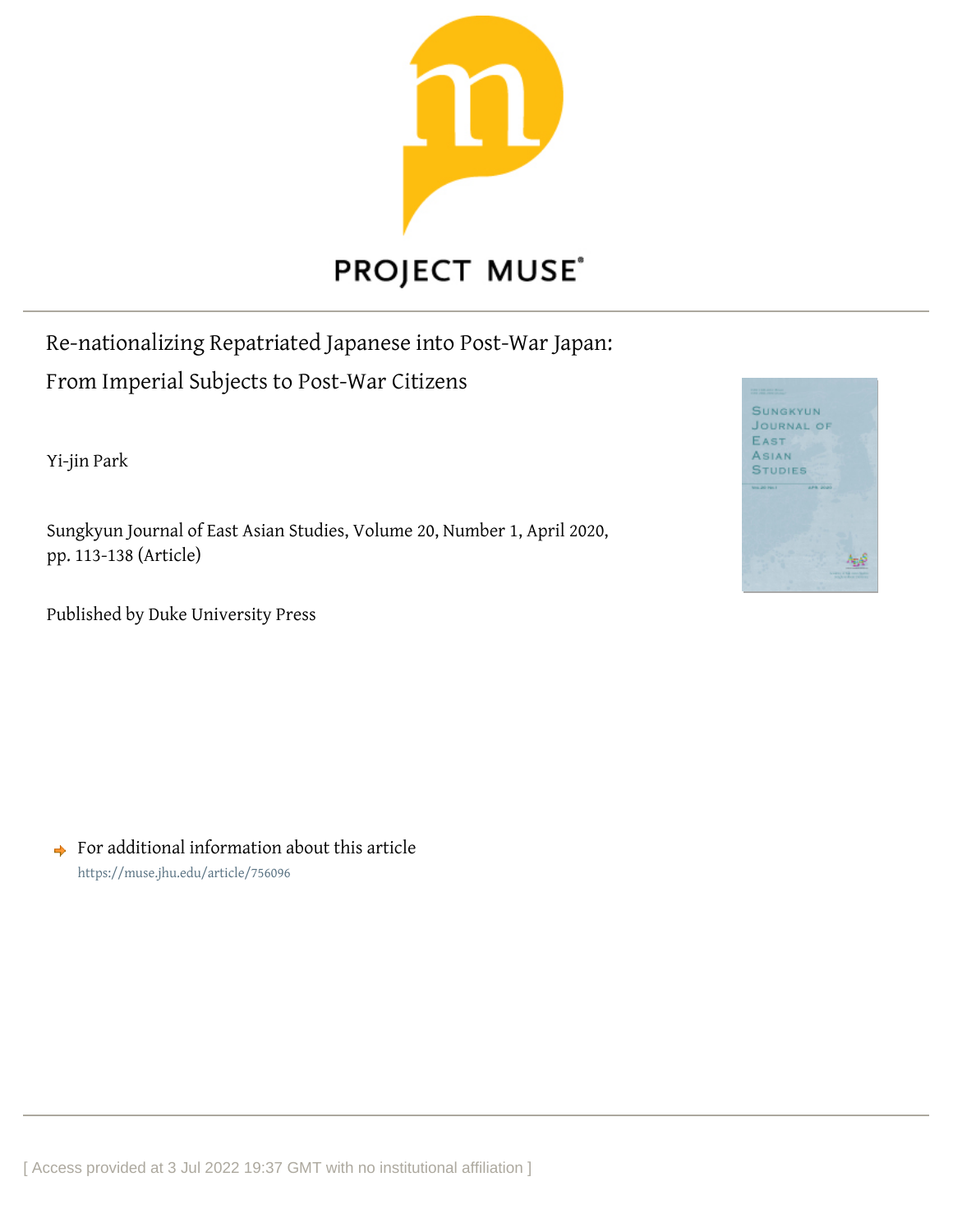# **Re-nationalizing Repatriated Japanese into Post-War Japan: From Imperial Subjects to Post-War Citizens**

# Yi-jin PARK *Academy of East Asian Studies, Sungkyunkwan University*

#### ABSTRACT

This paper examines the relationship between the Cold War and returnees to Japan based on *Kikansha hikkei* 帰還者必携 (Handbook for returnees), a publication prepared by the Ministry of Education, Science, and Culture on June 1, 1949. This analysis focuses on the contents of *Kikansha hikkei* in order to clarify the meaning of democracy and re-nationalization in postwar Japan and show that the metahistory of returnees—viewed in previous research in terms of war history, the sufferings of people in colonized areas, and pre- and post-war continuities and discontinuities—originated in the new "Cultural Cold War." Japan's post-war reorganization sought the democratization of militaristic elements, and for this reason critical research on preand post-war continuities and discontinuities has centered on postwar reforms and/or imperial (colonial) history within the critique of decolonization. In this context, the basic perspective of the Japanese government toward returnees at the time seems to have been that overseas returnees living in direct contact with the old "pre-war" systems—empire and colonialism—should be renationalized as citizens of the "new Japan." In this process, however, the Japanese authorities did not mean merely to reorganize subjects of the former empire into citizens of post-war Japan; returnees were also required to become the principle modernizing agents in realizing liberal democracy—another kind of warrior in the Cold War.

Keywords: Post-war Japan, repatriation, re-nationalization, *Kikansha hikkei*, post-war democracy

#### Scholarship on Repatriation in Japan

After defeat in August 1945, Japan founded the regional Repatriates' Relief Bureaus (*Hikiage engokyoku* 引揚援護局) with the help of the USGHQ and initiated the group repatriation of civilians. Before then, of course, many Japanese individuals who had felt threatened by the participation of the Soviet Army had returned to Japan. From 1945 to 1954, some 6,240,000 Japanese people, accounting for 10% of the entire Japanese population, relocated to Japan, while foreigners living in Japan at that time were deported. This repatriation occasioned a large-scale migration of people throughout the Japanese Islands. This repatriation was utilized as a powerful mechanism for national unity in line with the slogan "reconstruction of post-war Japan by pure-blood Japanese people" (Nanbara Shigeru 1946) and became a core element of modern Japanese nationalism. The metahistory<sup>1</sup> covering this repatriation has also affected scholarship on the subject. This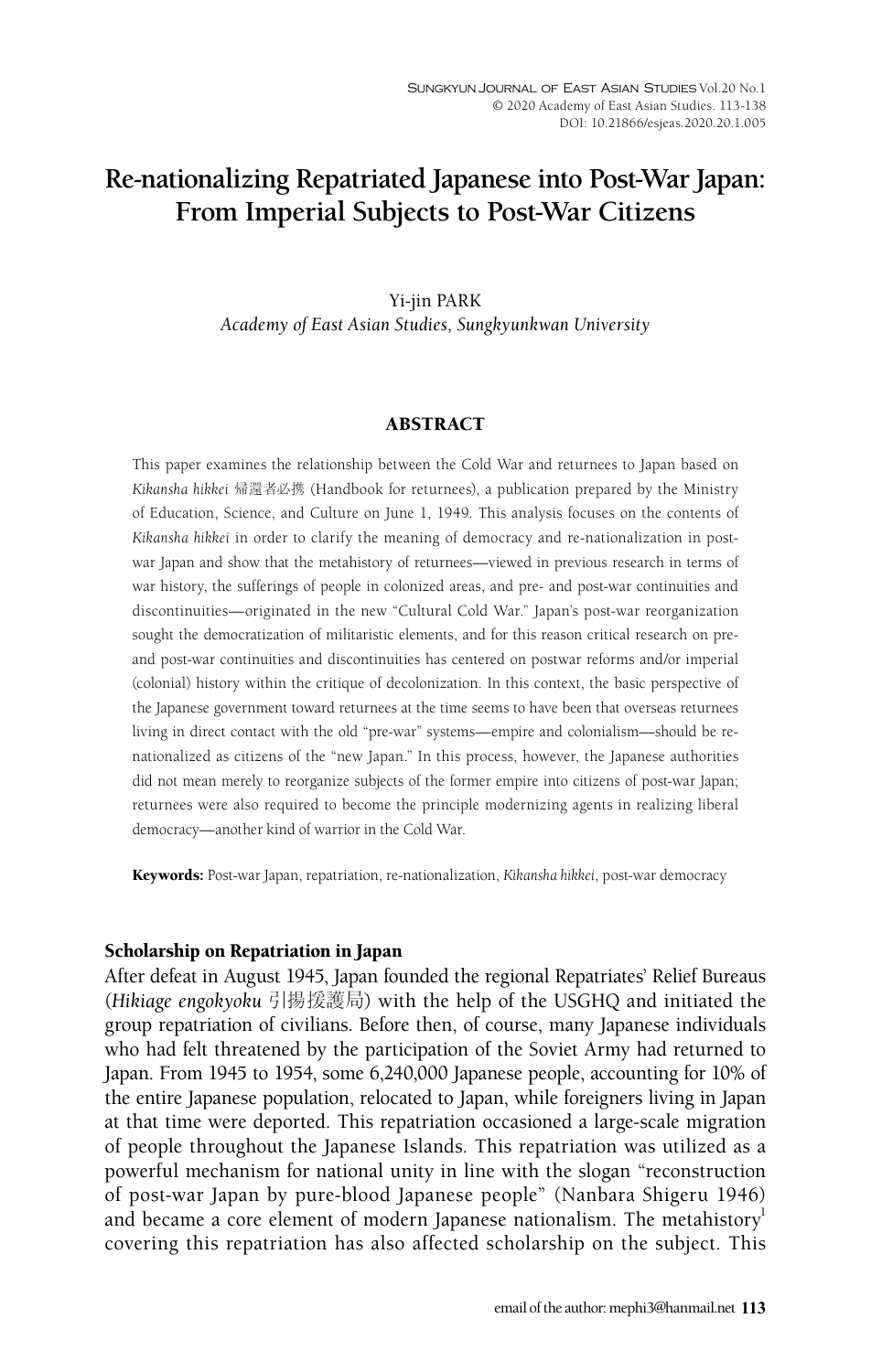metahistory is inseparable from the larger tendency of Japanese scholarship to place the testimonies and experiences of returnees at the center of scholarship on repatriation, and to privilege themes of movement and migration in discussions of repatriation's social and political history.

Academic scholarship on post-war repatriation can be divided into three fairly distinct scholarly approaches. The first approach interprets repatriation chiefly as a form of migration and limits its focus to the experiences of detainees up until repatriation. This tendency can be seen in the Maizuru Repatriation Memorial Museum's<sup>2</sup> depiction of Japanese migrants in Manchuria as war heroes. The propensity to analyze repatriation through the lens of migration is also visible in the works of Japanese scholars Araragi Shinzō (1994; 2008; 2009; 2013), Tsukase Susumu (1998; 2004), Imai Ryōichi (2001; 2014) and Yamamoto Yūzō (2007), who discuss repatriation within the context of migration to Manchuria. A similar interpretation is present in the works of Katō Kiyofumi (2004; 2009), who discusses repatriation in the historical context of global migration. Japanese scholar Narita Ryōichi's research correlates World War II experiences with repatriation narratives, emphasizing personal stories of the war as experienced by Japanese returnees during the process of repatriation (1998; 2010). The appeal to themes of migration and movement in discussions of post-war repatriation is the result of an assumption by scholars that this history concluded with the repatriation of Japanese internees to the four main home islands. The scholars mentioned above focus on the process of repatriation through the lens of migration, highlighting the hardships experienced by returnees, but such an analysis unknowingly contributes to the construction of a narrative of national suffering and fortifies notions of victimhood nationalism. Moreover, this research trend can also be seen as an expansion of the reach of research on pre-war imperialism and colonial history (Katoˉ Koˉichi 2014).

The second scholarly approach asserts that narratives surrounding demobilized soldiers and citizens must be understood within the larger context of the Cultural Cold War. The term "Cultural Cold War" denotes not just the political, economic, and military tensions between the United States and the Soviet Union, but also refers to the cultural, informational, and media strategies aimed at increasing hegemonic control in the spheres of culture, art, education, and entertainment (Kishi and Tsuchiya 2009). This attempt to understand repatriation narratives within the context of the Cold War can be found in the work of Japanese scholar Marukawa Tetsushi, who writes about "the Cold War internalized within us" (2010, 39). Marukawa's research transcends limitations imposed by the narrative of national suffering and presents a new paradigm for unpacking

 $1$  The term metahistory is borrowed from White (1973), who defines it as the overarching narrative or "grand récit" that gives order and meaning to the historical record.

<sup>2</sup> "Return to Maizuru Port—Documents Related to the Internment and Repatriation Experiences of Japanese (1945–1956)," http://www.unesco.org/new/en/communication-and-information/memory-of-theworld/register/full-list-of-registered-heritage/registered-heritage-page-7/return-to-maizuru-port/ (accessed January 5, 2018).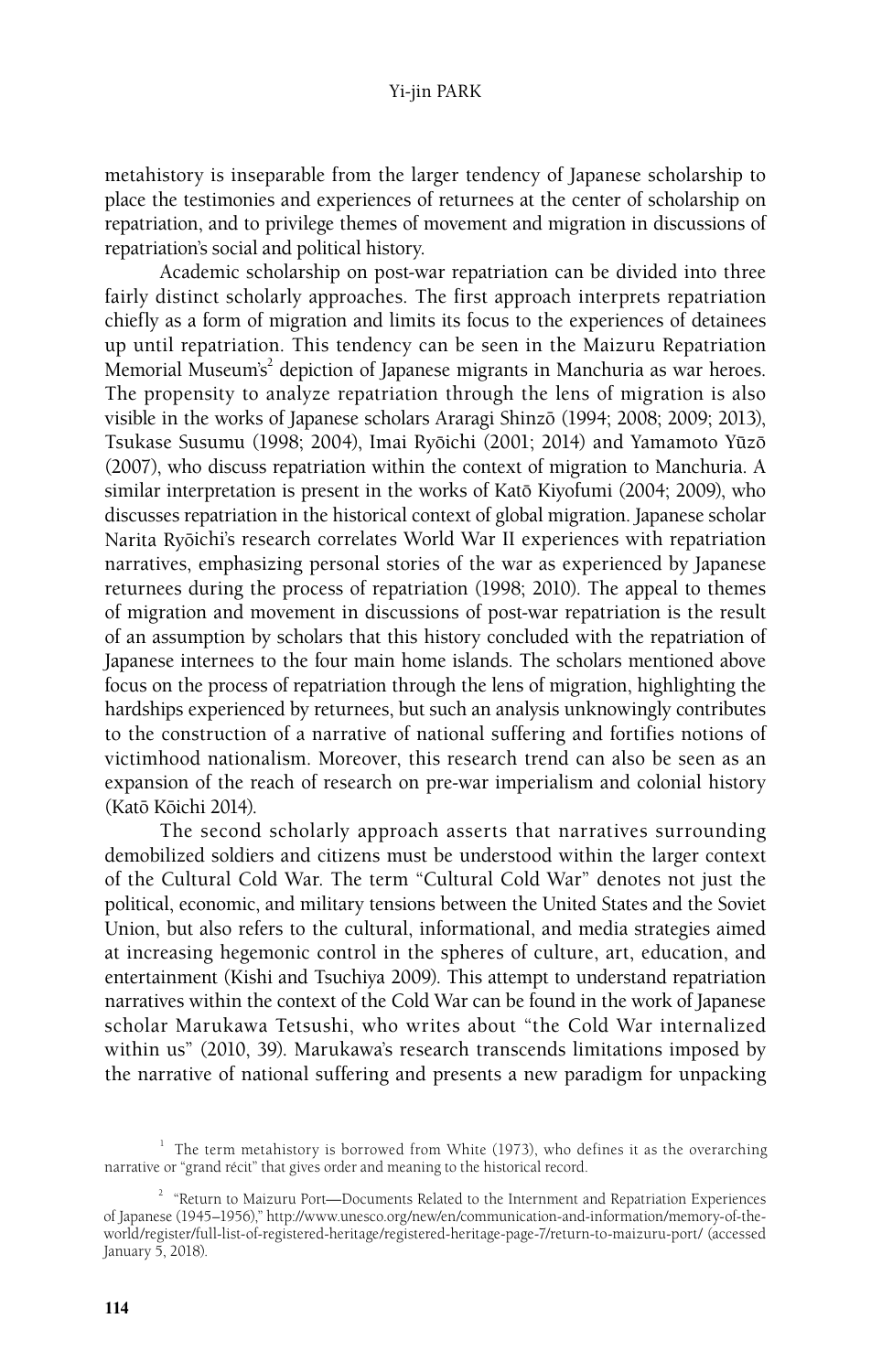the meanings of repatriation in Japanese society. Research on detainees held in Soviet territories is of particular importance in this second approach. Among all the scholarship on repatriation, research on these detainees is most intimately entangled with Cold War thinking. This second strand of research operates on the understanding that the metahistory of repatriation is structured by anti-Soviet and anti-Communist ideologies, and has been central to popular representations of the cultural Cold War (Tomita 2013, 2016; Asada 2016; Hosoya 2005; Pak Ijin 2013). In his book, *The Gods Left First* (2013), scholar Andrew E. Barshay brings together the memories and experiences of interned Japanese people to explore the historical meanings of forced detention in Siberia during the Cold War.

The third and most recent scholarly approach focuses on the lives of returnees *after* repatriation. These scholars highlight the marginalization and alienation experienced by returnees while adjusting to life in Japan. For example, the Japanese scholar Asano Toyomi, among others, has raised the question of why only painful memories from the repatriation period remain, despite the varied experiences of Japanese people who lived in the colonies. Other Japanese scholars have analyzed documents from the regional Repatriates' Relief Bureaus to better understand how returnees adjusted to life in Japan after repatriation (Asano 2004; Tanaka 2010; Takasugi 2011; Fujii 2014; Shimamura 2013; Pak Ijin 2014). Scholar Lori Watt (2009) analyses popular images of returnees in Japanese society, providing new insights into the post-war lives of repatriated Japanese people.

This essay contributes to the third scholarly approach, seeking a better understanding of the post-repatriation lives of Japanese returnees through an examination of the document *Kikansha hikkei: atarashiki shuppatsu e* (Handbook for returnees: A new departure 帰還者必携:新しき出発へ), published by the Ministry of Education on June 1, 1949. Instructional materials like this booklet were produced by the Japanese government to reeducate returnees in mainland reception centers and on ships transporting repatriates. The contents are intimately related to the post-repatriation lives of returnees. Therefore, an analysis of these educational materials is meaningful for what they can tell us about returnees' lives immediately after repatriation. Moreover, there is no previous research on this particular educational resource.

*Kikansha hikkei* attracts our attention because it contains specific clues for understanding the "re-nationalization" characteristics of repatriated Japanese and because it can inform us about the process of incorporating repatriated Japanese citizens into the new Japanese nation-state at the end of World War II. *Kikansha hikkei* portrays what the Japanese government—in 1949 under US supervision believed subjects returning from abroad needed to know to become good citizens under a new democratic regime. Upon close examination, it turns out that the democratic reforms had a different impact on people who had been committed to the colonies (the repatriates) than on people who had remained in the metropole. On its own, the handbook appears to be a somewhat neutral, optimistic, and forward-looking document, but read in the context of the transition from imperial to democratic Japan and the Cultural Cold War, we can see how the Japanese government tried to use its imperial history and transform it for the sake of a new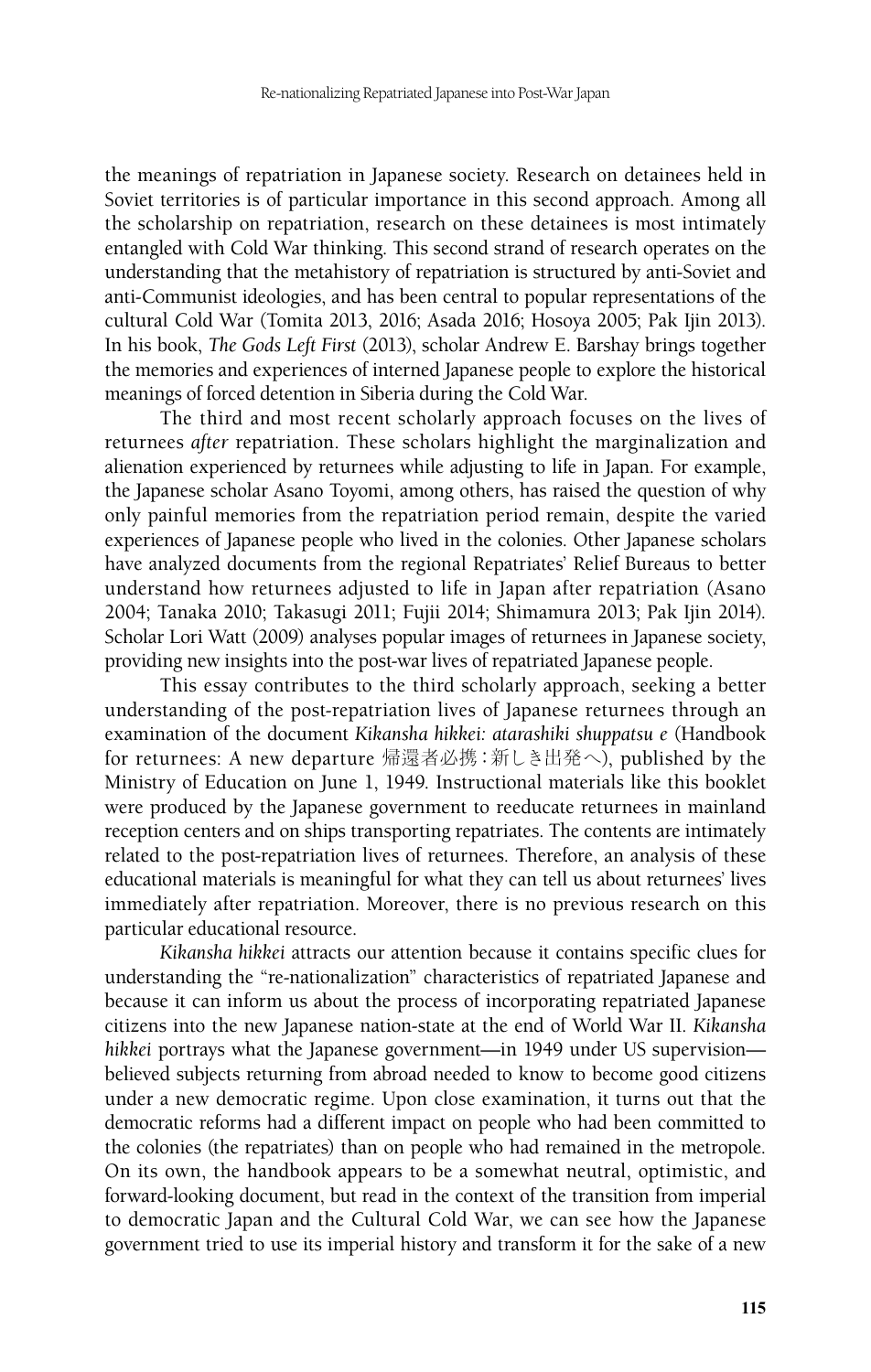democracy. We can also consider what political changes during the period 1945– 1949 may have been of particular interest to repatriates.

This essay is also significant for revealing the conditions under which returnees were absorbed and assimilated into the mythos of a homogenous Japanese nation—an idea central to Japan's post-war reconstruction ideology. In addition, the issue of returnees immediately after the defeat in war reflected the escalation of the Cold War; the politics of repatriation were also implicated in rising Cold War tensions between the United States and the Soviet Union.<sup>3</sup> This essay analyzes *Kikansha hikkei*, contextualizing it during the late-1940s Cultural Cold War, and focuses on how the document was created in the intensifying confrontation between the United States and the Soviet Union. The document examined also allows for an analysis of Japanese government policies designed to incorporate returnees into the post-war democratic system. Ultimately, this handbook demonstrates that the post-war democratic system—the most notable outcome of post-war reforms in Japan—was intimately related to Cold War politics. Accordingly, this paper specifies the core components of *Kikansha hikkei* and examines the "re-nationalization" of returnees in post-war Japan by analyzing not only its literal contents but also by reading between the lines. *Kikansha hikkei<sup>4</sup>* explains the new laws and institutions established during post-war reconstruction "for the benefit of Japanese returnees and demobilized soldiers."

# New National Holidays: The Overlaying of a Democratic "Temporal Order" on an Imperial One

The booklet begins with a greeting from then-Prime Minister of Japan Yoshida Shigeru 吉田茂 (1878–1967) before introducing the newly implemented 1946 Japanese Constitution, the Public Assistance Act, the 1947 reformed Civil Code, the Basic Act on Education, the Labor Standards Act, and the 1946 Land Reform Act. The booklet not only familiarizes returnees with the complexities of the new legal system, but also provides a list of fixed prices for basic goods as of April 14, 1949; moreover, it identifies locations of public assistance institutions and information

<sup>3</sup> There is a joint study by Matsuda et al. (2012), which links the Cold War in Asia to the problem of repatriation. Their study analyzes how the Northeast Asian order under the Japanese Empire collapsed as a result of World War II, and then details how the reorganization of that order was reflected internationally through the movement of the Japanese remaining in China.

<sup>4</sup> In the "Postwar Repatriates' Zone" section at the Peace Commemoration Special Fund, Museum for Peace and Reconciliation (総務所委託 平和祈念展示資料館), a display depicts returnees' personal items such as dishes, children's clothing, nametags, bags, and identification documents. *Kikansha hikkei* is displayed alongside passages providing historical background, introduced under titles such as "Life overseas" (the Japanese who went to Manchukuo) and "Chaos caused by the entry of the Soviet Union into the war." The museum opened in November 2000 and contains a permanent display of materials related to the hardships experienced by Japanese soldiers and detainees in Siberia. The museum's stated goal is to deepen citizens' awareness of this history. After opening, the museum has actively promoted understanding of World War II history among the younger population through exhibitions, outreach activities, and a website. The museum has met with enthusiastic support from many sectors of society, and every year students hold a video contest related to the history of returnees. Meetings and interactions between returnees and regular citizens are held regularly, and the museum collects oral testimonies from returnees to publish for educational use. For more, see the Memorial Museum for Soldiers, Detainees in Siberia, and Postwar Repatriates website: http://www.heiwakinen.jp/syozou/index.html.It (accessed January 7, 2018).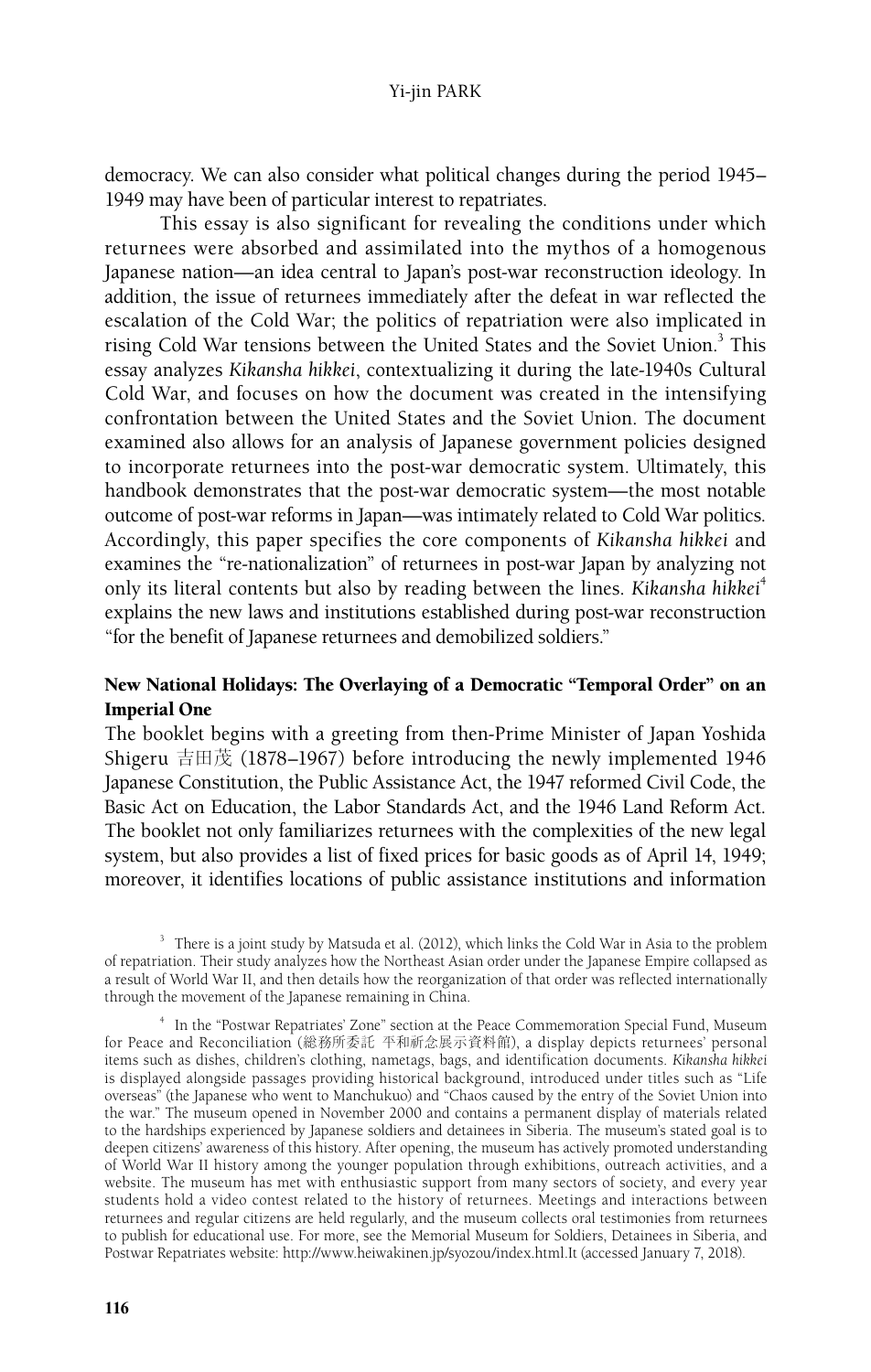

Figure 1. Contents of *Kikansha hikkei*: *Atarashiki shuppatsu e*.

on free health care and consultation services. Additionally, the handbook reports on the government's policy for land reform and redistribution, along with statistics detailing the ratio of men and women in specific occupations. Although imperfect, the booklet, at first glance, appears to provide returnees with adequate information for settling into the unfamiliar space of post-war Japan.

Indeed, for repatriated soldiers and civilians, Japan was an unfamiliar place seen only in textbooks. When returnees first arrived back in Japan, they spent their first few days in reception centers undergoing hygienic inspections and other procedures while acclimating to post-war Japan. This history is documented in the memoirs of Japanese who returned from places such as Manchuria, Korea, Taiwan, and Sakhalin. These events are also documented in the films, newspapers, magazines, and other media that were distributed at reception centers and disseminated on ships and trains that transported returnees. Cultural films such as *Furusato no Tsuchi* (Hometown soil), *Sengo no Nihon* (Postwar Japan), and *Kodomo gikai* (Kids' congress) were screened for returnees, as were films produced by the Civil Information and Education Section (CIE, 民間情報教育). The CIE was established with the goal of utilizing media to propagate democratic ideas among Japanese citizens, and beginning in September 1945, materials produced by the CIE were disseminated nationwide.<sup>5</sup> In a deliberate effort to allot time for returnees to acclimate to life in post-war Japan, a collection of films was compiled and shown every night from 6:00 pm to 10:00 pm, excluding a returnee's first evening after arriving in Japan.<sup>6</sup>

Table 1 lists documents distributed by the Ministry of Education to returnees in 1949. Among the titles listed in the table below, *Kikansha hikkei* is the only extant document; therefore, the others cannot be analyzed in depth.

Notably, the first page of the *Kikansha hikkei* begins with a section titled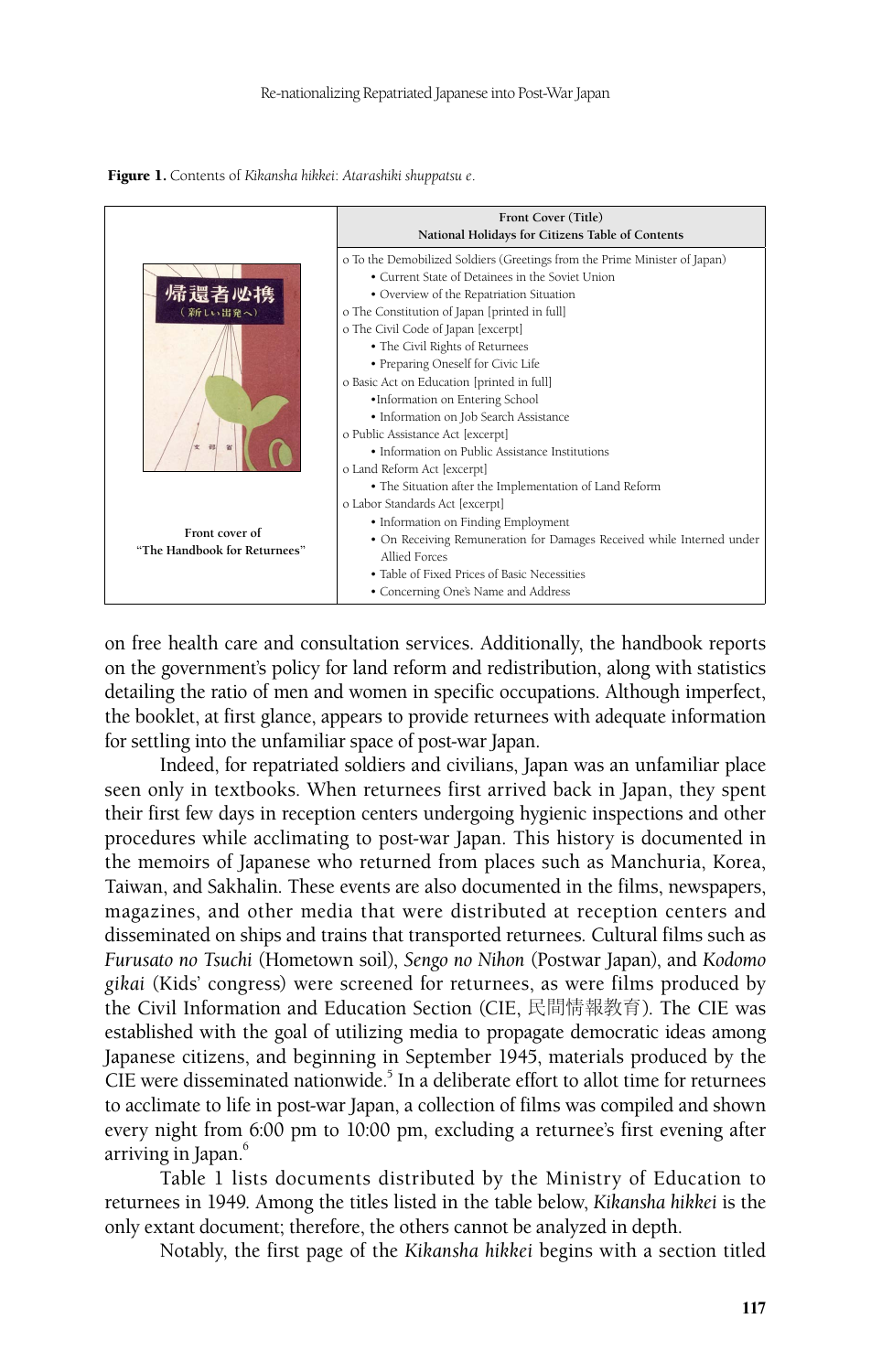| Name of publication                                                                           | Number of copies | Units distributed |  |
|-----------------------------------------------------------------------------------------------|------------------|-------------------|--|
| Minshushugi no hanashi<br>(The story of democracy)                                            | 300.000          | 89,471            |  |
| Minshuteki seiji to himinshuteki seiji<br>(Democratic government and undemocratic government) | 400.000          | 89,471            |  |
| Kikansha Hikkei<br>(The handbook for returnees)                                               | 200.000          | 89,471            |  |
| Hikiage no ikisatsu to genkyō<br>(Details of repatriation and the current state of affairs)   | 53,000           | 53,000            |  |
| Sengo no nihon<br>(Postwar Japan)                                                             | 100.000          | 89,471            |  |

Table 1. Documents distributed by the Ministry of Education as of December 23, 1949

"National Holidays for Citizens." The first page of *Kikansha hikkei* introduces readers to the nine designated national holidays that existed in 1949.<sup>7</sup> The booklet lists the type and significance of each holiday (Table 2), and offers the following general definition of national holidays as per the first article of the Law Concerning National Holidays for Citizens (*Kokumin no shukujitsu ni kansuru hoˉritsu*): "National holidays are for celebrating, thanking, and commemorating the citizens of Japan in their search for peace and freedom so that they may cultivate beautiful customs and forge a positive society and live rich lives."

Among the national holidays listed above, Constitution Memorial Day and Coming-of-Age Day were newly created holidays held on dates identical to previous national holidays. However, the meaning and purpose of the new holidays differ

5 After the promulgation of the new constitution in 1946, a manifesto titled "*Atarashii kenpoˉ no hanashi*" (The New Constitution of Japan) was included in school morality textbooks for the stated aim of spreading the spirit of democracy. The document *Atarashii kenpō akarui seikatsu* (New constitution, pleasant life) was distributed to administrative districts and households "to be cherished and shared." *Atarashii kenpō akarui seikatsu* provided an explanation of the new Japanese Constitution, which came into effect on May 3, 1947. It was published in first-year junior high social studies textbooks and contained the following chapters: 1. The Constitution, 2. The Definition of Democracy, 3. Global Peace, 4. Sovereignty Vested in the People, 5. The Emperor, 6. Leaving War Behind, 7. Fundamental Human Rights, 8. The National Assembly, 9. Political Parties, 10. The Cabinet, 11. Law and Justice, 12. Financial Affairs, 13. Local Government, 14. Reform, 15. The Supreme Law of the Land. Publication of this document ceased in April of 1952.

6 Films screened for returnees included cultural films like *Shinkenpoˉ no seiritsu* ("Birth of the New Constitution"), *Kodomo gikai* ("Kids' Congress"), *Fujiyama no tobioˉ* ("The Flying Fish of Mount Fuki"), *Oˉ -sumoˉ* ("The Grand Sumoˉ Tournament"), *Atarashiki shuppatsu* ("New Departures"), *Sengo no nihon* ("Postwar Japan"), and *Furusato no tsuchi* ("Hometown Soil"). CIE produced films like *Sen kyūhyaku yonjūhachi nen furasshu* ("The Flash of 1948"), *Kokusai rengoˉ kenshoˉ* ("Charter of the United Nations"), *Sekai nyusu* ("International News"), and *Kokurensai* ("International Cooperation Festival"). Narrative films included *Itsu no hi ka hana sakan* ("When Will the Flowers Bloom?") and *Hana saku kazoku, aruya no tonosama* ("Blossoming Family, One Evening with the Lord"). See 7th Regular Diet Session, responses, 1949.12.23. #7. Member of the House of Councilors, "A Question about Returnees beyond Consultation Fees," submitted by Nakano Shigeharu. http://www.sangiin.go.jp/japanese/joho1/kousei/syuisyo/007/touh/t007006.htm (accessed January 7, 2018).

<sup>7</sup> Autumnal Equinox Day (Shōbun no hi), Culture Day (Bunka no hi), and Labor Thanksgiving Day (*Kinroˉ kansha no hi*) were designated national holidays in 1948; the remaining dates became national holidays on July 20, 1948 following the enactment of *Kokumin no shukujitsu ni kansuru hoˉritsu* (Law concerning national holidays for citizens), and persisted until revisions were made to the law in 1965. The enactment of this bill nullified the 1925 imperial edict number 25, titled *Kyuˉjitsu ni kansuru ken* (Law concerning holidays).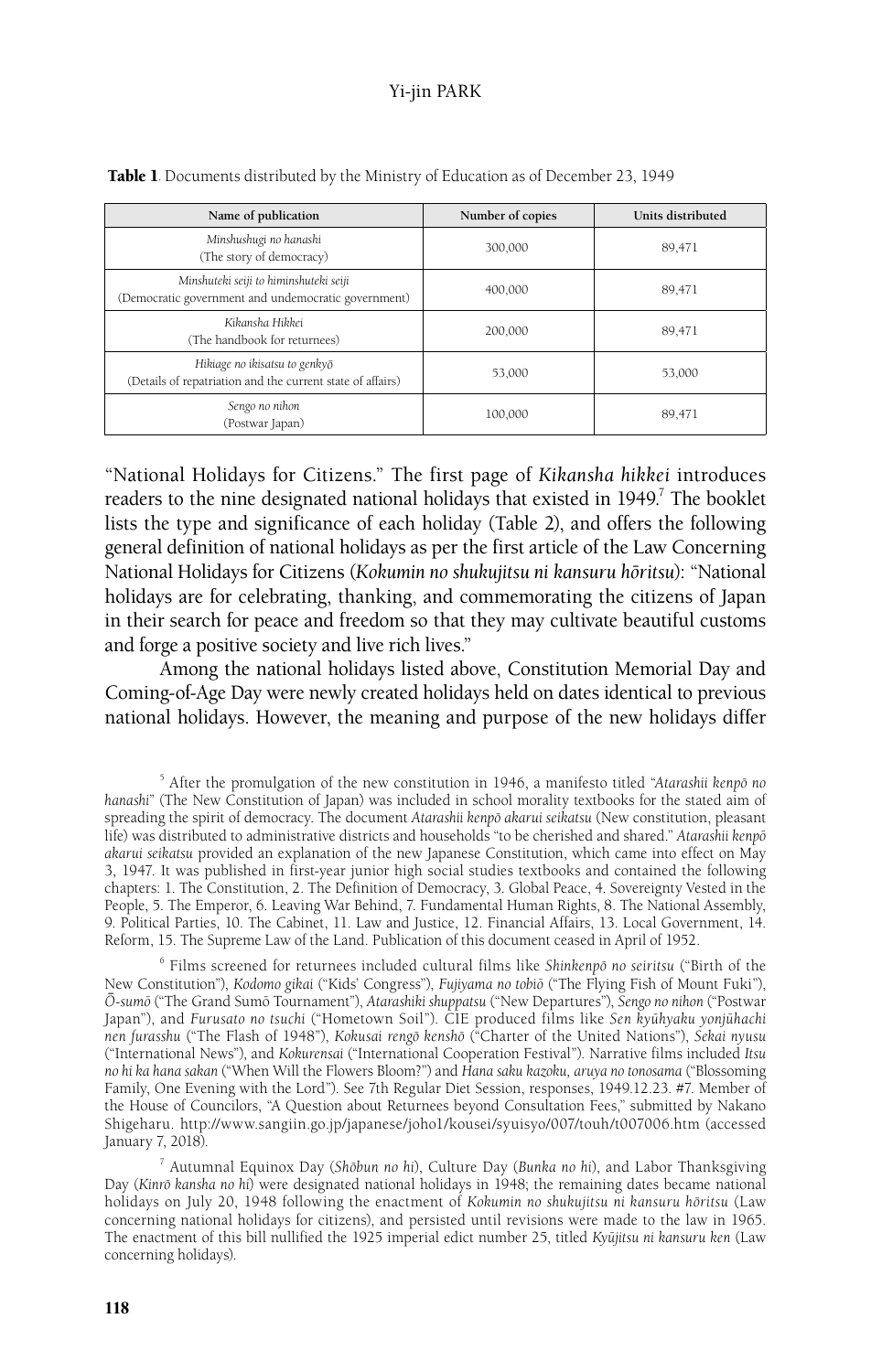|                                                                                                                          | New Year's Day<br>(Ganjitsu)                 | January 1               | A day to celebrate the start of the new year                                                          |  |
|--------------------------------------------------------------------------------------------------------------------------|----------------------------------------------|-------------------------|-------------------------------------------------------------------------------------------------------|--|
|                                                                                                                          | Coming-of-Age Day<br>(Seijin no hi)          | January 15              | A day to celebrate those who have come of age and have chosen<br>to live an honest life               |  |
|                                                                                                                          | Vernal Equinox Day<br>(Shunbun no hi)        | On the Vernal Equinox   | A day to venerate nature and cherish living things                                                    |  |
|                                                                                                                          | The Emperor's Birthday<br>(Tennō tanjōbi)    | April 29                | A day to celebrate the Emperor's birth                                                                |  |
|                                                                                                                          | Constitution Memorial Day<br>(Kenpō kinenbi) | May 3                   | A day commemorating the Constitution of Japan and the<br>advancement of Japanese citizens             |  |
|                                                                                                                          | Children's Day<br>(Kodomo no hi)             | May 5                   | A day to celebrate children and their innate nature, wish for<br>their happiness, and praise mothers. |  |
| Autumnal Equinox Day<br>(Shūbun no hi)<br>Culture Day<br>(Bunka no hi)<br>Labor Thanksgiving Day<br>(Kinrō kansha no hi) |                                              | On the Autumnal Equinox | A day for paying respect to one's ancestors and paying tribute to<br>the deceased                     |  |
|                                                                                                                          |                                              | November 3              | A day for cultivating culture and appreciating freedom and<br>peace                                   |  |
|                                                                                                                          |                                              | November 23             | A day for appreciating labor, celebrating productivity, and<br>sharing comradery                      |  |

Table 2. National Holidays for Citizens as listed in the *Kikansha hikkei*

#### Table 3. National holidays observed at elementary schools (including Japanese schools) in Korea (Ch'a 2004)

| Prayer to the Four Quarters<br>(Shihōhai)                                    | January 1                          | A ceremony officiated at the imperial household<br>commemorating the beginning of the new year after the<br>Heian 平安 Period                                       |  |  |
|------------------------------------------------------------------------------|------------------------------------|-------------------------------------------------------------------------------------------------------------------------------------------------------------------|--|--|
| Vernal Equinox Imperial Ceremony<br>of Ancestor Worship<br>(Shunkikoreisai)  | March 21<br>(Vernal Equinox)       | An imperial ceremony of ancestral rights commemorating<br>the spirits of past emperors or important members of the<br>royal family, officiated at a Shinto shrine |  |  |
| Emperor's Birthday<br>(Tenchōsetsu)                                          | April 29                           | Birthday of Emperor Shōwa (a day to wish for the<br>emperor's long life and successful reign)                                                                     |  |  |
| Boy's Festival<br>(Tango no sekku) <sup>8</sup>                              | May 5                              | A day to wish for the health and development of boys                                                                                                              |  |  |
| Autumnal Equinox Imperial Ceremony<br>of Ancestor Worship<br>(Shūkikōreisai) | September 23<br>(Autumnal Equinox) | An imperial ceremony of ancestral rights commemorating<br>the spirits of past emperors or important members of the<br>royal family, officiated at a Shinto shrine |  |  |
| Emperor Meiji's Birthday<br>(Meijisetsu)                                     | November 3                         | A holiday on the birthday of Emperor Meiji for eternal<br>commemoration of his great achievements                                                                 |  |  |
| Offering of the New Rice Harvest<br>(Kannamesai)                             | November 23                        | A festival dedicating the first harvest to deity Amaterasu<br>to give thanks for a bountiful grain harvest                                                        |  |  |

significantly from their predecessors. To facilitate understanding regarding this point, Table 3 below lists the national holidays implemented in Korea during Japanese colonial rule.

The names of the majority of imperial-era holidays are based on Japanese history and are closely associated with Japanese customs and traditions. Additionally, it is significant that many of these holidays commemorate the ancestral rights of the imperial family and were officiated at the imperial household

<sup>&</sup>lt;sup>8</sup> Boy's Festival was not included in the original document and was added by the author.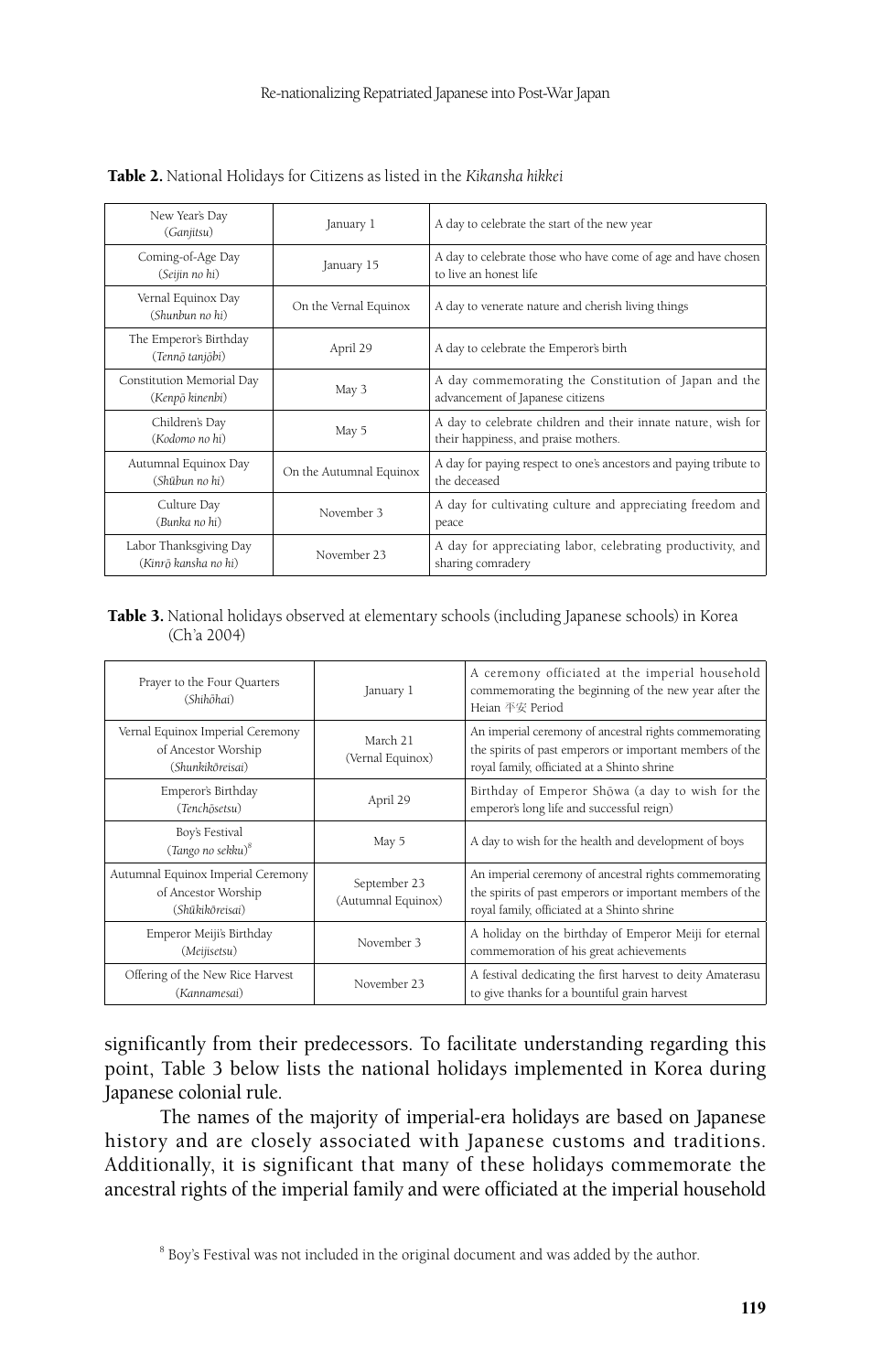and Shinto shrines.

Comparing the two sets of national holidays, Culture Day—designated as a holiday for "cultivating culture and appreciating freedom and peace"—appears as a variation of Emperor Meiji's Birthday, a holiday for the "eternal commemoration of his great achievements." Likewise, the Offering of the New Rice Harvest, a holiday for giving thanks to Amaterasu (a deity central to the mythos of the founding of Japan) is replaced by Labor Thanksgiving Day, explained as a holiday for appreciating the value of labor in a democratic society. In brief, these substitutions signify the separating of national holidays in meaning and name from their origins in Japanese mythology and the imperial family.

Japan's law concerning national holidays was established in 1873 (January 4, the sixth year of the Meiji era) through a government edict titled "Defining the Days of Legal Holidays and Festival Days" (Nenjū saijitsu shukujitsu no kyūkahi o sadamu), and it was revised multiple times. After coming to power, Emperor Taishō 大正 (r. 1912*–*1926) extended the reformed holidays to the Korean peninsula, and school holidays were established to conform to the new law. Some Japanese national holidays had already been introduced to Korea during the four years the peninsula was made a protectorate of the Empire of Japan; however, they did not carry legal authority and were only observed by a select stratum of society and at the instigation of the Resident-General of Korea. After Korea's annexation, Japanese national holidays were legally applied on the Korean Peninsula, and government offices, schools, newsrooms, and other public institutions were allowed to close on these days.<sup>9</sup>

It is would be unrealistic to investigate and compare every national memorial day in Japan's former colonies. As mentioned earlier, however, the fact that the "emperor-oriented idea of time" was extended at least as far as Korea during the colonial period is of significance in that it shows the propagation of this imperial idea of time.<sup>10</sup> So what is the significance of the inclusion of the amended national holidays on the first page of *Kikansha hikkei*—a booklet intended to help returnees adapt to post-war Japan? The handbook's subtitle, "*Atarashiki shuppatsu e*" ("A New Departure") clearly implies a deliberate separation from an empirecentered sense of time and announces a new temporal order as the foundation for the lives of returnees in post-war Japan. Indeed, the handbook outlines the necessary criteria for post-war life, symbolized by the page "National Holidays for Citizens." This suggests that the colonial temporal order that had been extended to Korea was transformed for application in postwar Japan.

On the next page of *Kikansha hikkei*, a short greeting titled "To the Demobilized Soldiers" is credited to Yoshida Shigeru, in which he discusses changes to post-war Japan and the current state of the nation. From this short text alone, the overall nature of the handbook itself can be inferred. This point reflects the message that this book tries to deliver to returnees.

<sup>&</sup>lt;sup>9</sup> Official Gazette of the Governor-General of Korea, Formal Edict 19, September 9, 1912; "Hyuŏbil kongsi," *Maeil Sinbo*, September 18, 1912.

<sup>&</sup>lt;sup>10</sup> According to Cho Nuri's (2015) thesis, schools were required to provide education about national holidays in accordance with the goal of cultivating loyal subjects for the Empire of Japan.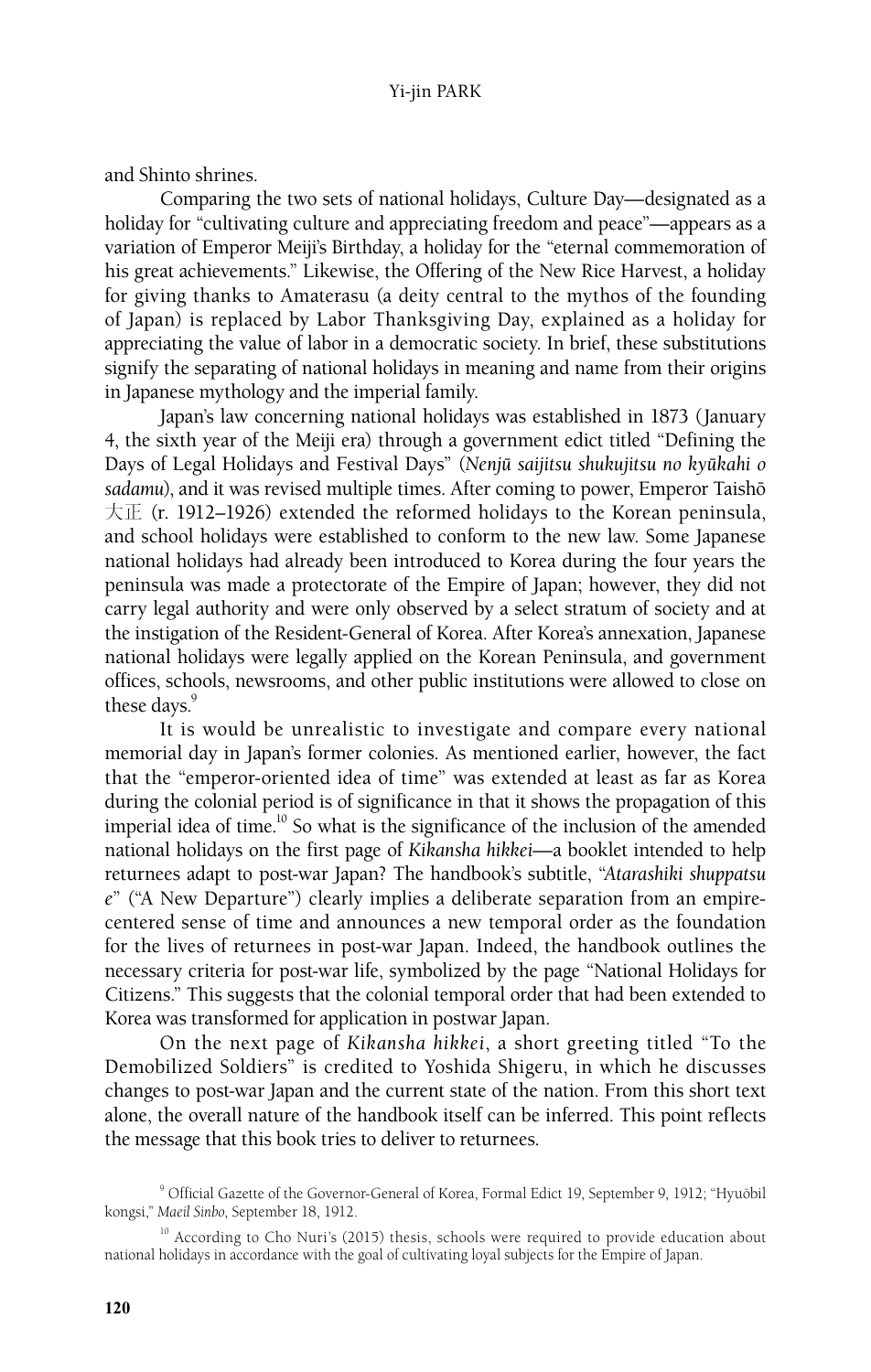According to Yoshida Shigeru, the war ended on August 14, 1945, when the protocol for the cessation of war was announced and after which a "significant change" came in the following year with the proclamation of the New Constitution of Japan. By "significant change" he meant the efforts to build up Japan as a peaceful and cultural nation, wiping out feudalism and militarism on a national scale through implementation of the fundamental idea of popular sovereignty and then establishment of revisions to the Civil Law and farmland reform. By the year 1949, three years after the promulgation of the new constitution, transformations to the Civil Code, election laws, and other administrative bodies were all being implemented—a reality reflected in the table of contents of *Kikansha hikkei*. Additionally, postwar democratic reforms in areas such as education, public assistance, agriculture, labor law, and national holidays were also being carried out. A democratic form had begun to be established, albeit with some limitations. However, Yoshida Shigeru pointed out that the independence of the national economy was not yet complete because of inflation and increasing expenditures, and described the situation as if "Japan was like a child walking guided by a stranger's hand." In other words, Yoshida Shigeru reminded returnees of economic dependence on the US, emphasizing that "liberation from the material challenges in life" was the most pressing problem hindering the "reconstruction of the fatherland." Putting aside the limitations of these reforms, Japan had achieved the outward semblance of a democratic nation, according to Yoshida Shigeru. Yoshida also states that "national economic self-reliance has not been achieved"—an allusion to Japan's economic dependency on the United States. He then emphasizes that freeing Japan "from difficult material conditions" is the most pressing task for reconstructing the nation. Just as returnees had previously fulfilled their duties as patriotic citizens by leaving Japan to give their all for the nation, the booklet emphasized that returnees must become workers of the highest quality for a new Japan. Indeed, the language can be understood as commanding returnees to transform themselves from subjects of the Empire of Japan into new citizens of post-war Japan.

In the past, Japanese people in the *gaichi* (the "outer territories," i.e., colonies outside of mainland Japan) had been criticized for living in colonies as "subjects" of the Emperor with a sense of privilege. As the concept of people as 'subjects' was spread and internalized through many wars, Japanese people developed a sense of elitism (Pak Samhŏn 2016). Yoshida Shigeru's admonition to seek national reconstruction not for the Emperor but "for the sake of Japan" correctly represents the meaning of the repatriation project at that time. The meaning of "subjects" in the prior perspective of imperialism was changed into that of "people in the nationstate of Japan," and repatriation was closely related to the dissolution of empire and the strengthened order of a nation-state.

Yoshida Shigeru's greeting is followed by a section titled "The Current State of Detainees in the Soviet Union." The section begins by stating,

At the cessation of war there were an estimated 6,613,909 Japanese people living abroad. Among them, the 6,144,868 Japanese people who were living in China and Southeast Asia have repatriated without incident in accordance with the orders of the Supreme Commander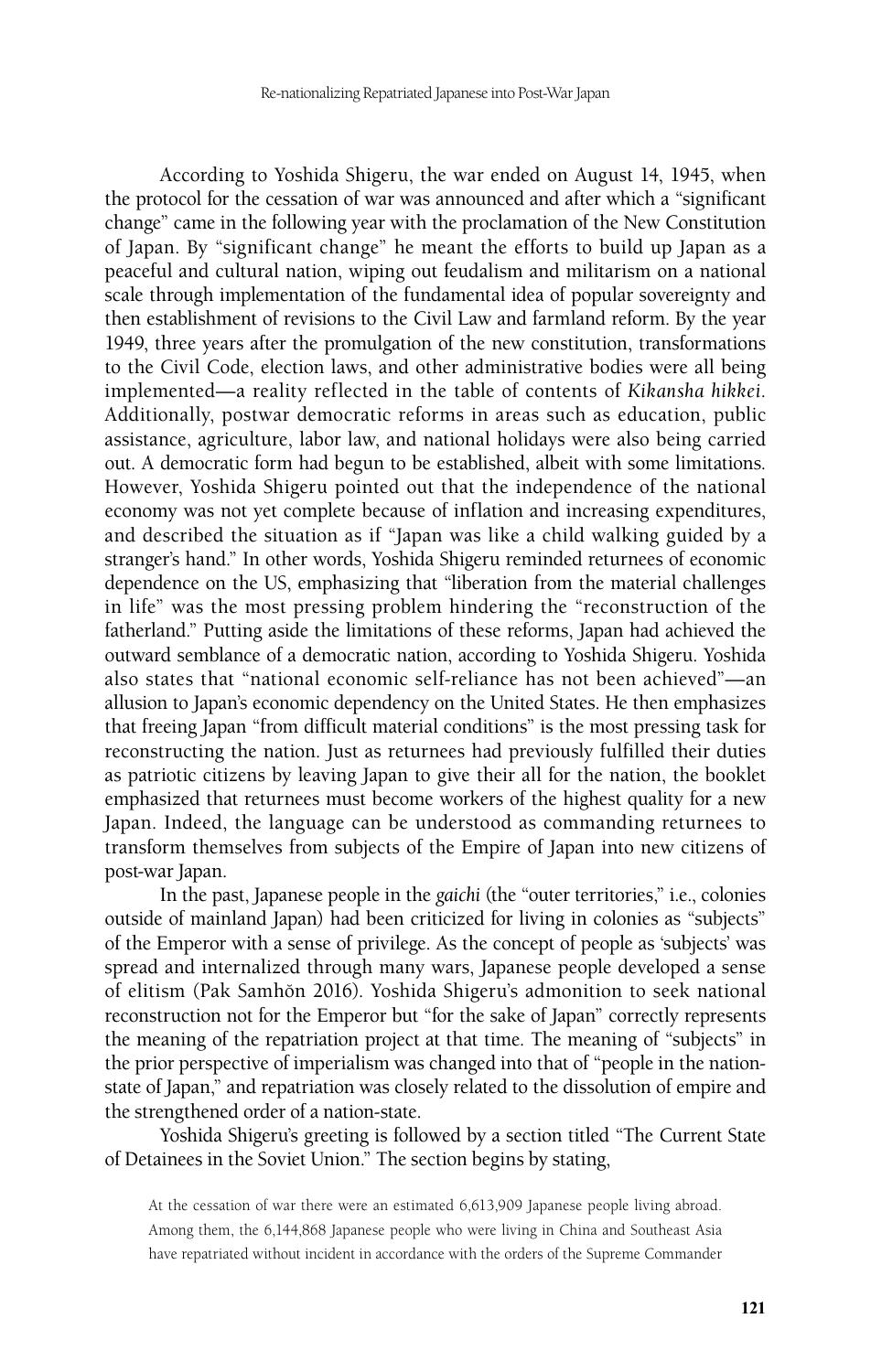for the Allied Powers (henceforth, 'SCAP'). By contrast, not a single Japanese person has been repatriated from Soviet-controlled territory. (Monbushō 1949, 3-5)

However, when comparing this statement to the records from the Repatriates' Relief Agency, it becomes evident that it is not based in factual evidence.

According to the document *Hikiage engo no kiroku* (Records of repatriate relief) issued by the Repatriate Relief Administration, no interned Japanese person was repatriated from the end of March to the beginning of May 1949, suggesting the considerable difficulty in repatriating Japanese people at that time. However, steady repatriation from Soviet territories had occurred previously. Beginning with 28,421 internees in December 1946, followed by similar numbers every month in 1947, the ships were filled to near capacity with repatriated soldiers. Excluding January through February, roughly 40,000 internees (with the lowest month recording 37,215 internees) were repatriated throughout 1948. By 1949, an estimated 900,000 of the approximately 1,009,931 Japanese internees in Soviet territory had been successfully repatriated (*Hikiage engochoˉ* 1950, 60–73). As of April 7, 1949, a total of 94,973 Japanese internees remained in Soviet territory. This number aligns closely with the statistic of 95,000 Japanese prisoners of war reported by the Russian News Agency TASS. However, Yoshida Shigeru seems to imply that repatriation from the Soviet Zone was never achieved.<sup>11</sup> This can be interpreted as reflecting the perspective of the U.S. occupation forces or may be related to the censorship of content that could have been interpreted as disturbing to the occupation forces.

News reports focusing on returnees, particularly those repatriating from Siberia, claimed they had received so-called "democracy reeducation," either in the Soviet Union or on board repatriation ships, and had become loyal Communists ("Marxist-Leninists").<sup>12</sup> Considering the realities of the early Cold War, it may be that *Kikansha hikkei* was published to reflect rising anti-communist and anti-Soviet sentiments in Japanese society. The booklet depicts for readers the post-war reconstruction of Japan after its loss in World War II and the reconstruction period is promoted as signaling a separation from the time/space of Imperial Japan while heralding the reorganization of post-war Japan. This was the period when post-war democracy was being established in Japan and Cold War influence was expanding.

 $11$  There are two graphs that appear alongside the "The Current State of Detainees in the Soviet Union." They are titled "The Current State of Japanese Repatriation" (April 7, 1949) and "The Current State of Repatriation from the Soviet Union and Soviet Territories" (April 7, 1949). Both exhibit the same bias as the body of the text. In these graphs, repatriation from Australia, China, Dalian, Taiwan, Hawaii, Hong Kong, Korea (below and above the 38th Parallel), islands in the Sea of Japan, the Dutch East Indies, New Zealand, French Indochina, the Pacific Ocean area, the Philippine Islands, the Ryukyu Islands, and Southeast Asia were marked as "complete," whereas repatriation from Sakhalin and the Kurile Islands (84,138), Manchuria (60,312), and Siberia (324,593) was classified as "incomplete." The graph additionally reports that the total number of Japanese people still interned in the Soviet Union and its territories stood at 408,729.

 $12$  On February 2, 1949, SCAP drafted a report concerning the Communist conversion of Japanese internees, and on February 11 the story of Richard Sorge—an undercover German reporter dispatched to Japan to collect information on Axis powers and relay it to Soviet authorities—was revived to indict Soviet sabotage and subversion. See discussion below.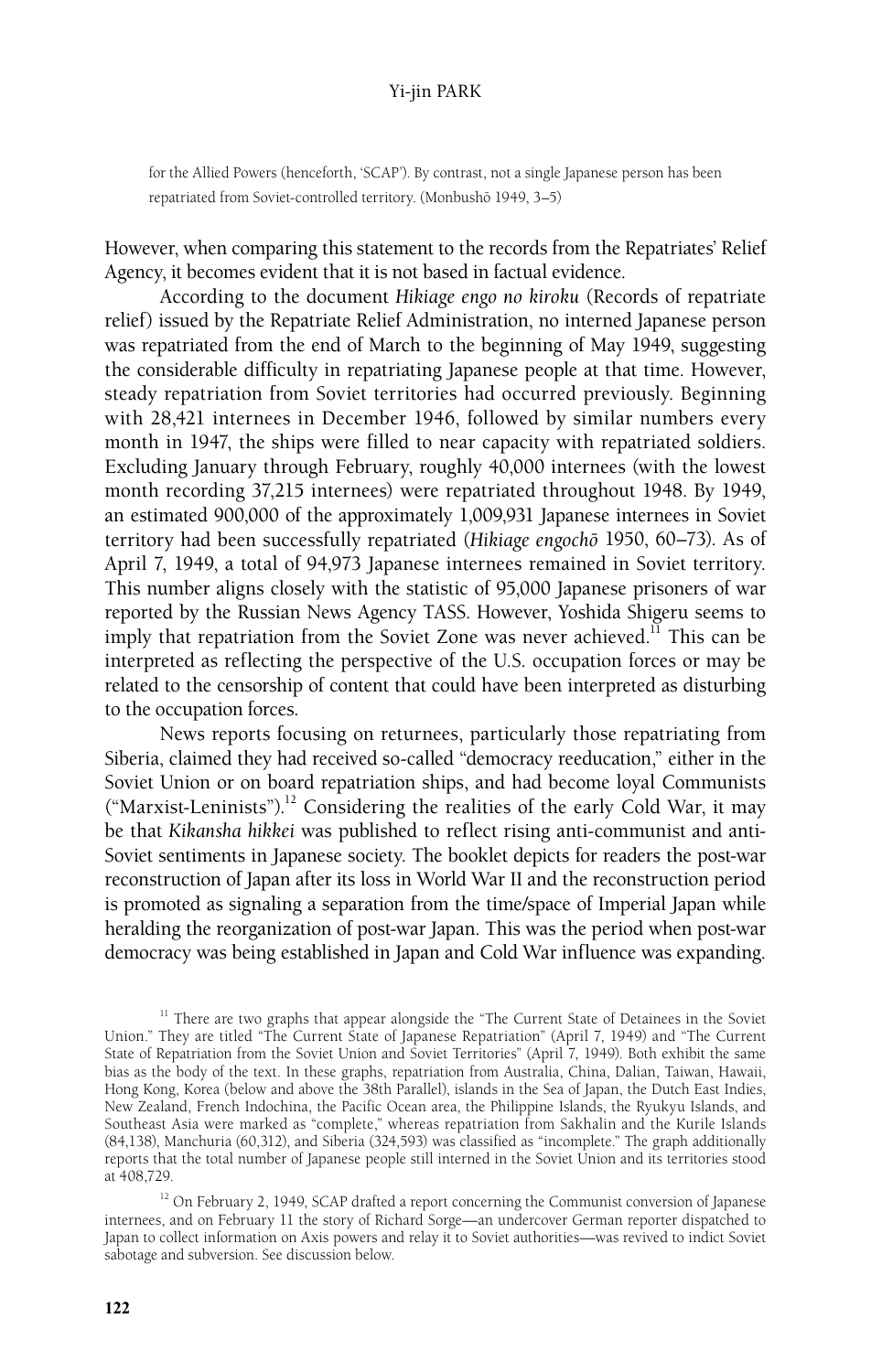These Cold War developments demonstrate the relationship between American occupying forces and the Japanese government, an issue to which we will turn to next.

#### New Constitution: Subject to Citizen

The repatriation of Japanese people began in earnest following an agreement reached between the United States and the Soviet Union leaderships on December 19, 1946. However, due partly to the introduction of the Truman Doctrine in March 1947 and the Marshall Plan shortly thereafter in June, tensions between the two nations intensified. This signaled the beginning of Cold War relations a development which obstructed Japanese repatriation from Soviet-occupied territories. Beginning in 1948, statements and statistics concerning the repatriation of Japanese internees from Siberia emerged as a controversial issue. On April 26, 1947, SCAP issued an exaggerated report claiming that over a million Japanese people remained unrepatriated. On July 10, 1947, groups comprising the Nationwide Conference Promoting Repatriation of Countrymen Abroad (*Zaigai doˉhoˉkikan sokushin zenkoku kyoˉgikai* 在外同胞帰還促進全国協議会) was formed and soon after, on August 15, a special committee was established by the National Diet, and the Resolution to Promote the Repatriation of Countrymen Abroad (*Zaigai kokumin kikan sokushin ketsugian* 在外国民帰還促進決議案) was adopted. Simultaneously, negative public opinion toward an uncooperative Soviet Union began to spread rapidly (Tomita 2013, 71–101). Amidst a climate of intensifying political antagonism between the United States and the Soviet Union, SCAP drafted an internal report on February 2, 1949, detailing the Communist conversion of Japanese internees in the Soviet Union. Meanwhile, anti-Soviet public opinion continued to surge. A *Mainichi shinbun* (June 25, 1949) newspaper article titled "*Shinsoˉ shiranu hikiagesha*" (Uncertainty about returnees) reported, "Three out of four returnees lock arms and sing Communist ballads," which helped solidify the image of "Communist returnees" in the public consciousness.

Just as the statistic concerning the number of Japanese people still interned in Soviet-controlled territories referenced by Shigeru was shown to be a purposeful exaggeration, it can also be concluded that *Kikansha hikkei* was published as part of an American-led media campaign to influence public opinion during the intensification of the Cold War. On July 4, 1949, police mistook a welcoming celebration for returnees held at Kyoto Station for a Communist rally, and forced participants to disperse. Not long after, on August 11, the government promulgated an Ordinance for the Maintenance of Order Concerning Returnees (Tomita 2013).

In 1949, General McArthur, then commander-in-chief of SCAP, ordered all Communist Party members and sympathizers to be expelled from their positions at public institutions and private enterprises. Known as the Red Purge, this order had far-reaching effects on Japanese society and stoked anti-communist sentiment. When a boat carrying 2,000 returnees from Siberia arrived in Japan and all aboard collectively joined the Japanese Communist Party, the government enacted measures to deprive returnees of the right to hold rallies, a clear indicator of increasing anticommunism in Japan. In February of 1949, a National Rally to Expedite Repatriation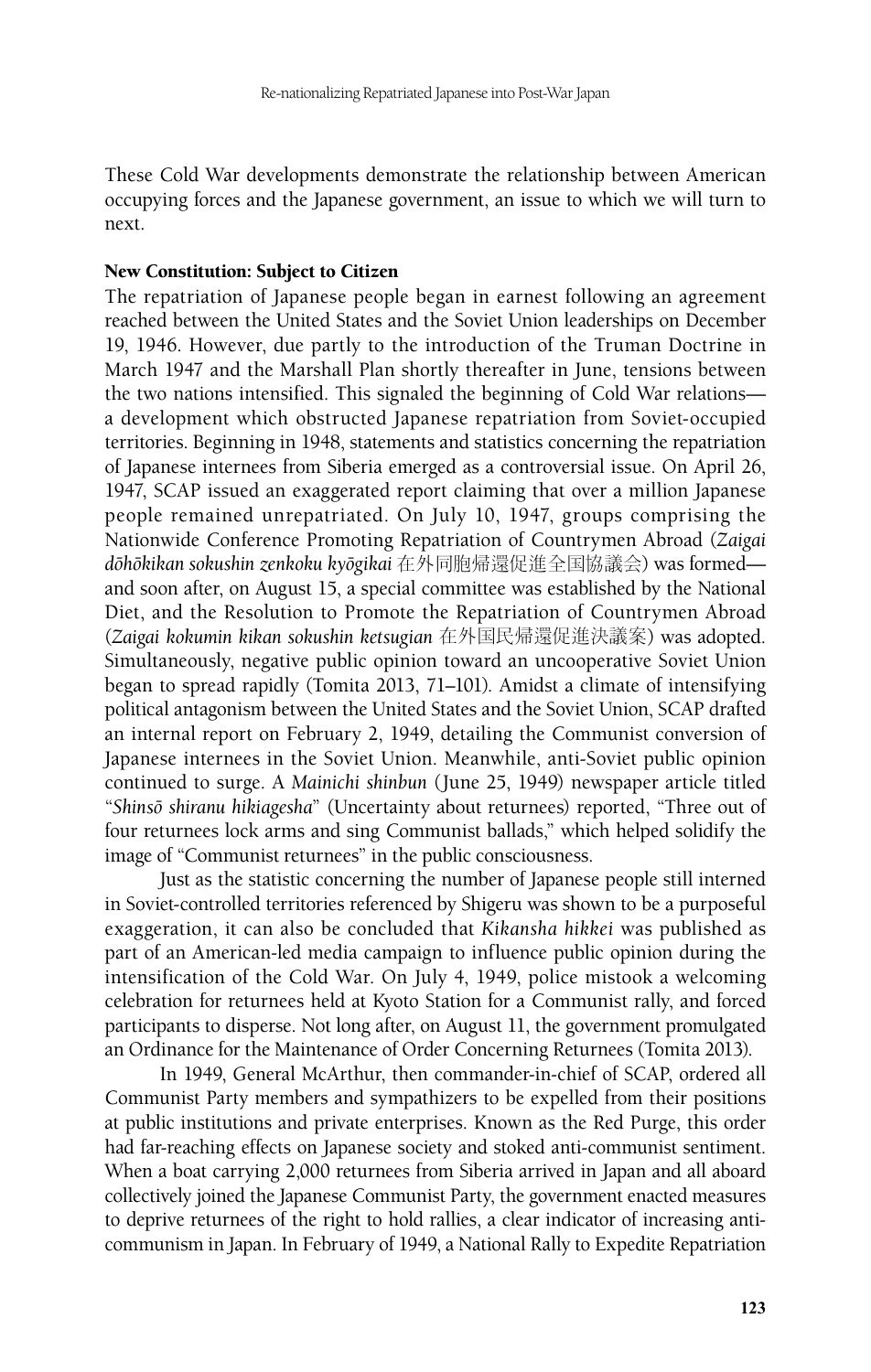was held to demand its acceleration of repatriation and the enactment of more effective legislation. Around this time, the resolve of returnees grew stronger and they demanded that the goverment take action, such as the release of an official list of names of Japanese internees in China and the USSR. Concurrently, conservative forces opposing Communism were emboldened in their opposition.

Considering the state of affairs in 1949, it can be argued that the *Kikansha hikkei* functioned as a propaganda tool specifically targeting Japanese returnees arriving from Siberia. This is corroborated by the observation that the number of copies of the handbook printed corresponds closely to the reported number of Japanese internees in Soviet-occupied territories at that time. Therefore, one might conclude that the handbook would place particular emphasis on democratic values as an oppositional logic meant to convert Japanese returnees sympathetic to Communism. By comparison, a similar handbook titled *Minshushugi* (Democracy) was produced in the late 1940s targeting domestic Japanese citizens. The text centered on the values of the new constitution and the historical and theoretical principles of democracy. By contrast, *Kikansha hikkei* propagandizes reforms in the areas of civil and family law, farmland distribution, and education. Hence, the objective of the handbook is not simply to reform returnees through anti-Soviet and anticommunist ideology and education on democracy; rather, the handbook attempts to convince returnees of the superiority of Japan's new social model in the domains of lifestyle and culture in order to transform them into new subjects of the Cold War order. Moreover, the handbook clearly targeted returnees (particularly those arriving from Soviet-occupied territories) rather than other Japanese citizens, further compounding its Cold War significance. Indeed, the contents of *Kikansha hikkei*, along with the profusion of discourses surrounding the repatriation project, all testify to the multilayered nature of the cultural Cold War order in the late 1940s.

The cultural policies carried out by the US State Department comprised an important facet of the Cold War. Historical aspects of the Marshall Plan—such as the utilization of modern design in consumer products and the encouragement of mass consumption, or the deployment of jazz musicians to the front lines of the Cold War—have received increased attention since the turn of the last century. Similarly, Kawabata Yasunari's 川端康成 (1899–1972) receipt of the Nobel Prize for Literature in 1968 has been studied for its role in the larger Cultural Cold War and the hegemonic struggle for dominance (Ochi Hiromi 2014, 139–157). Scholar Christina Klein contends that American Cold War policies harnessed imagery, language, and popular narrative to amplify US influence. Klein's indictment of Cold War policy further reveals how new images of Asia were produced to buttress Cold War strategies—a process she calls "Cold War orientalism" (2003, 236). The project of repatriation was led by SCAP in Japan, and the Japanese government adopted reports drafted by W. J. Sebald at the Allied Council for Japan without modification. The situation of Japanese media was no different. Indeed, the oftenrepeated statistic of "370,000 unrepatriated internees," which began to spread after December 1948, originated from a false interpretation of a number reported by SCAP. In a SCAP report calculating the total number of deaths among Japanese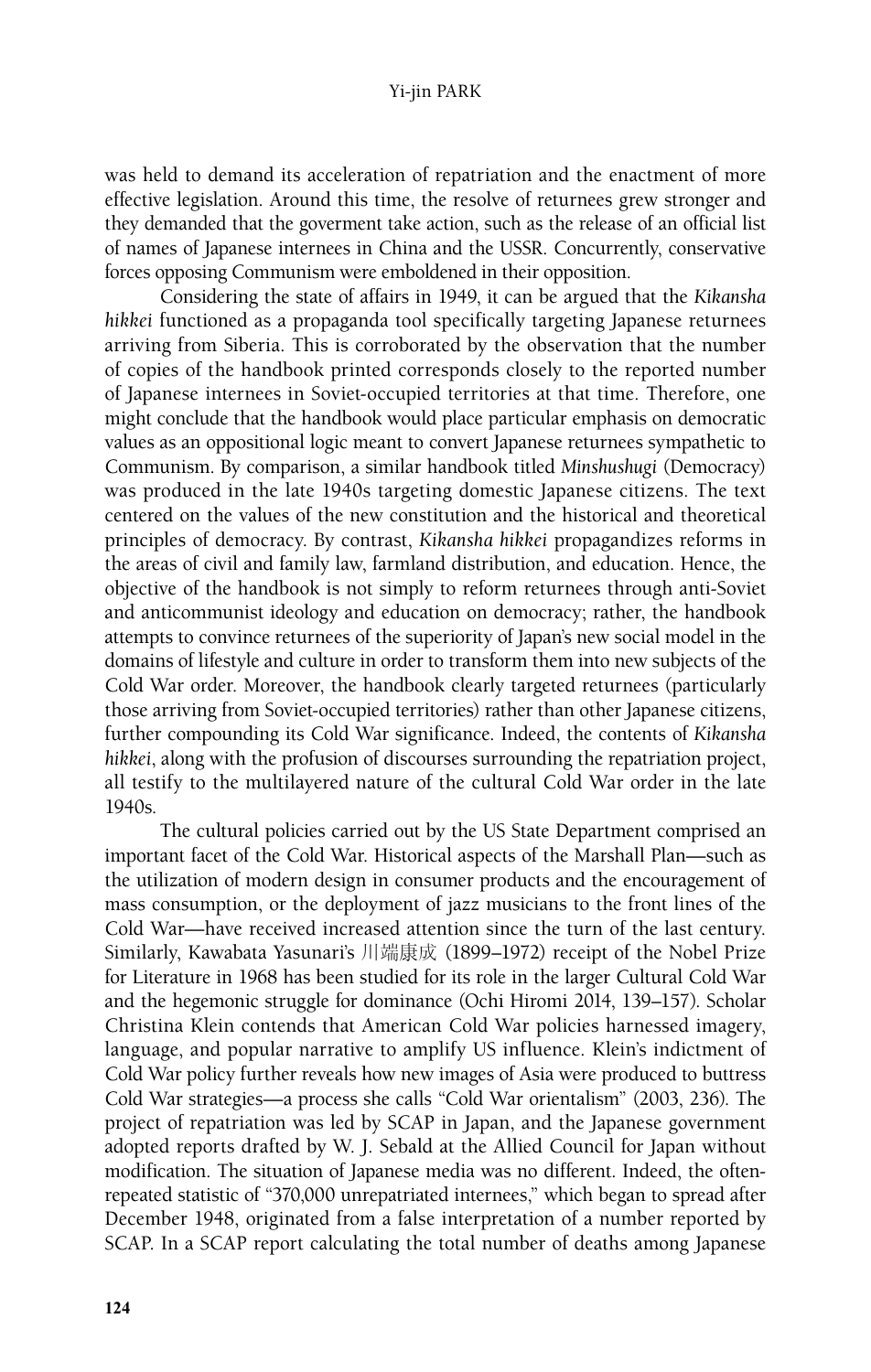internees between 1945 and 1948, 370,000 internees were marked as "circumstances unknown," which was misinterpreted by the media to mean that 370,000 remained unrepatriated in Soviet territories.

Following the publication of *Kikansha hikkei* in June of 1949, a serialized document titled *Kikansha tokuhon* (A reader for returnees 帰還者読本) first appeared in the October 1949 edition of the newspaper *Nihon shinbun*—a newspaper published inside Japanese internment camps in Soviet-controlled territories. The newspaper began on September 15, 1945, and ran until December 30, 1949—publishing a total of 662 issues. It was published in the city of Khabarovsk and written by Japanese writers under the observation and guidance of Soviet officials. The newspaper sought to educate internees about the Soviet Union and Soviet ideology.<sup>13</sup> Subsequently, multiple newspaper articles denouncing it appeared in Japan and the United States. For Japanese internees, the newspaper served as a vital source of information about Japan. It is likely that the title of the serialized document *Kikansha tokuhon* intentionally imitated the title *Kikansha hikkei*. The article urged Japanese internees to immediately join the Japanese Communist Party and become activists upon repatriation. The document contains three sections, titled "Towards Establishing a New Life," "Things Every Returnee Must Know," and "How has Japan Changed?" The article claimed that the lives of the Japanese on the four home islands are difficult and that economic recovery is stagnant. It also claimed that Japan was not only undemocratic, but there had been a resurgence of militarism and fascism. The article continued, asserting that returnees often live in temporary housing and cannot find work, stating that, in 1948 over 60% of returnees were in search of employment (Tomita 2013). Although it is unwarranted to conclude that the document was a direct response to *Kikansha hikkei*, it is notable for its inclusion of quotes from Stalin to affect political education, $14$  and its use of editorials to rouse readers to action (Tomita 2013, 44–46).15 The rhetoric of both *Kikansha hikkei* and the *Nihon shinbun* serial demonstrate how policies affecting returnees functioned as a stage for the larger ideological conflict underlying the Cold War—while also highlighting the disputed representation of returnees and laying bare the process by which both SCAP and the Japanese government appropriated the image of the returnee for ideological and political objectives.

#### New Civil Code: Rights of the Democratized Subject

The contents of *Kikansha hikkei* clearly reflect the enormous upheavals in both political and social life in Japan at the time, raising the question: How was democracy promoted and propagandized in the booklet? Let us now examine how the civil rights of returnees were explained to readers.

<sup>&</sup>lt;sup>13</sup> For more research on the education received by Japanese people while interned in Siberia, see Barshay (2013), Igarashi (2016), and Oguma (2015). The contents of the *Nihon shinbun* have only recently become accessible to scholars and I intend to analyze it in future research.

<sup>&</sup>lt;sup>14</sup> The article also includes quotes from Tokuda Kyūichi and Nosaka Sanzō.

<sup>&</sup>lt;sup>15</sup> After the resumption of repatriation in 1947, the newspaper also reported on poverty and antiassimilation in Japan, but mainly focused on the activities of the Japanese Communist Party.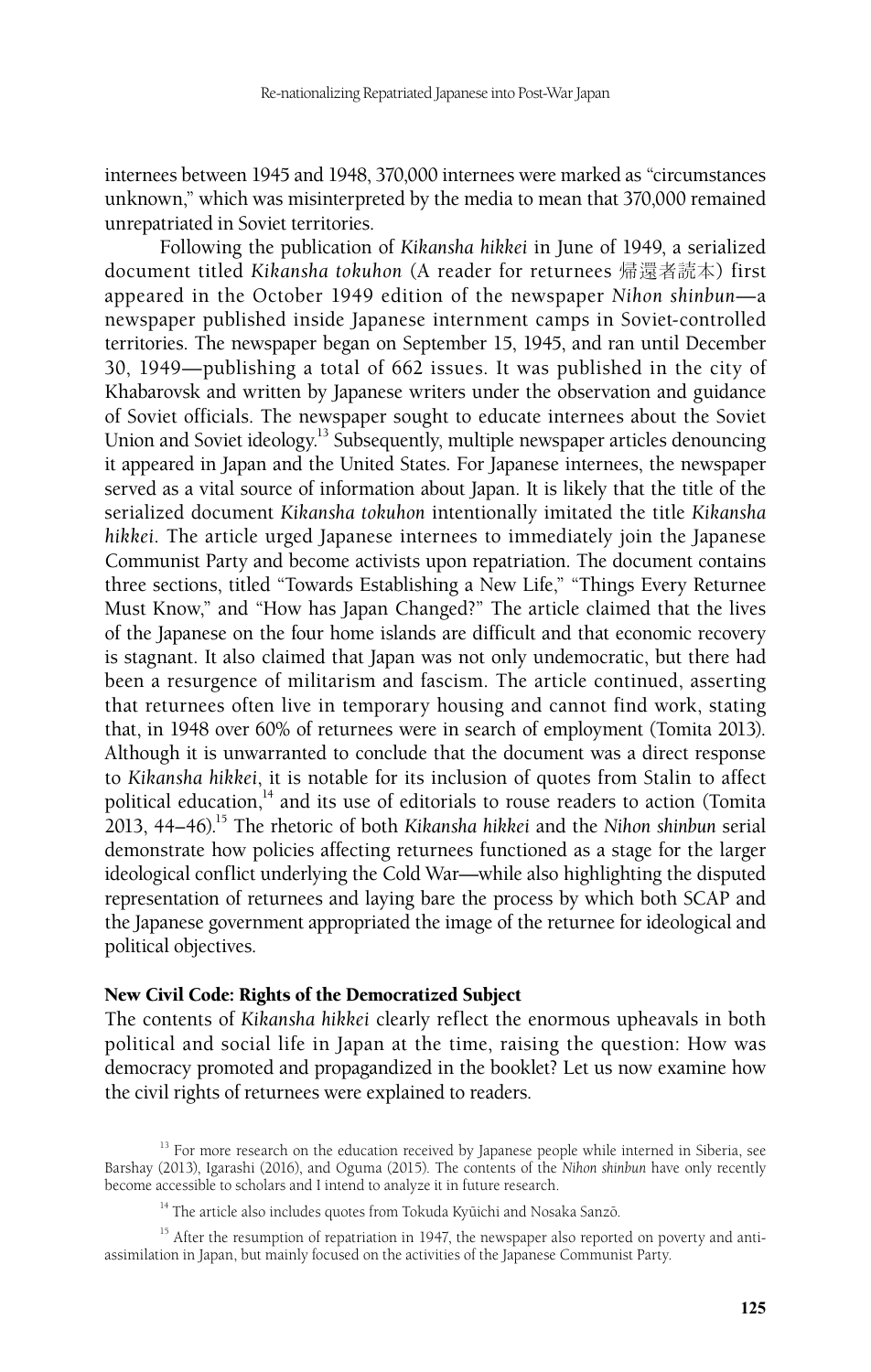The Japanese Constitution (The New Constitution of Japan) reflects the declaration, "We do not provoke war," by specifically demarcating the symbolic emperor system, sovereignty of the people, and the renunciation of war (Article 9). This was one of the most significant reforms among the postwar changes in Japan. Following the promulgation of the new Japanese Constitution on November 3, 1946, the Allied occupation led by the United States directed efforts to increase public awareness and popularize the constitution's significance. *Kikansha hikkei*  includes the entire text of the Constitution, with all 103 articles occupying eleven pages of the handbook. The handbook states that the Civil Code, Basic Act on Education, Public Assistance Act, and Labor Standards Act were all based on the philosophy of the new Japanese Constitution, and its unabridged inclusion thus appears self-explanatory.

The Civil Code appears next in the handbook and is composed of 1,044 articles divided into the following five chapters: General Provisions, Real Rights, Claims, Relatives, and Inheritance. Even prior to the war, the Japanese legal system—which conferred all familial, property, and inheritance rights onto the male head of each household—was criticized for its adverse effects on the population. In 1925, guidelines were presented for reforming both the Inheritance Law and the Law of Domestic Relations during meetings held by a commission tasked with reviewing family law (Yamamoto 2013, 119–132). Indeed, reformers had already been calling for the dissolution of the patriarchal family system, raising the social status of women, and placing restrictions on the authority of male household heads. On December 22, 1947, these reforms to the Civil Code were implemented through chapters four and five—reconciling Japanese civil law with the foundational principles of the new constitution in the process.

In its explanation of the revised Civil Code, *Kikansha hikkei* defines the purpose of the reforms, clarifies the replacement of the term "civil court" with "family court," and emphasizes the removal of the term "male head of household" from the Civil Code. Additionally, articles 14 through 18 of the old Civil Code, which had been removed as a consequence of the reforms, were printed in the handbook for reference purposes. The annulled articles dealt with the subjugation of women under the old patriarchal family system, which denied women legal authority in the realms of family, property, and inheritance. The handbook also contains excerpts from chapter 4 (Relatives, articles 725–881) and chapter 5 (Inheritance, articles 882–1044).

Of most interest to individuals repatriating to Japan would have been changes to property and ownership rights, along with the impact of Civil Code reforms on recovering lost assets and collecting compensation for personal damages.<sup>16</sup> Indeed, for returnees who had left all their property in the former colonies, an explanation of legal methods for recovering such property would have appeared rational. Rather

<sup>&</sup>lt;sup>16</sup> Large-scale repatriation began in April 1946, and Japanese people returning from former colonies were restricted to bringing a maximum of 1,000 Yen along with them. Returnees had to flee while leaving all of their belongings behind. Although some returnees brought claims against the Japanese government demanding to be compensated for their lost property, this remains an unresolved issue to the present day (Pak Ijin 2014).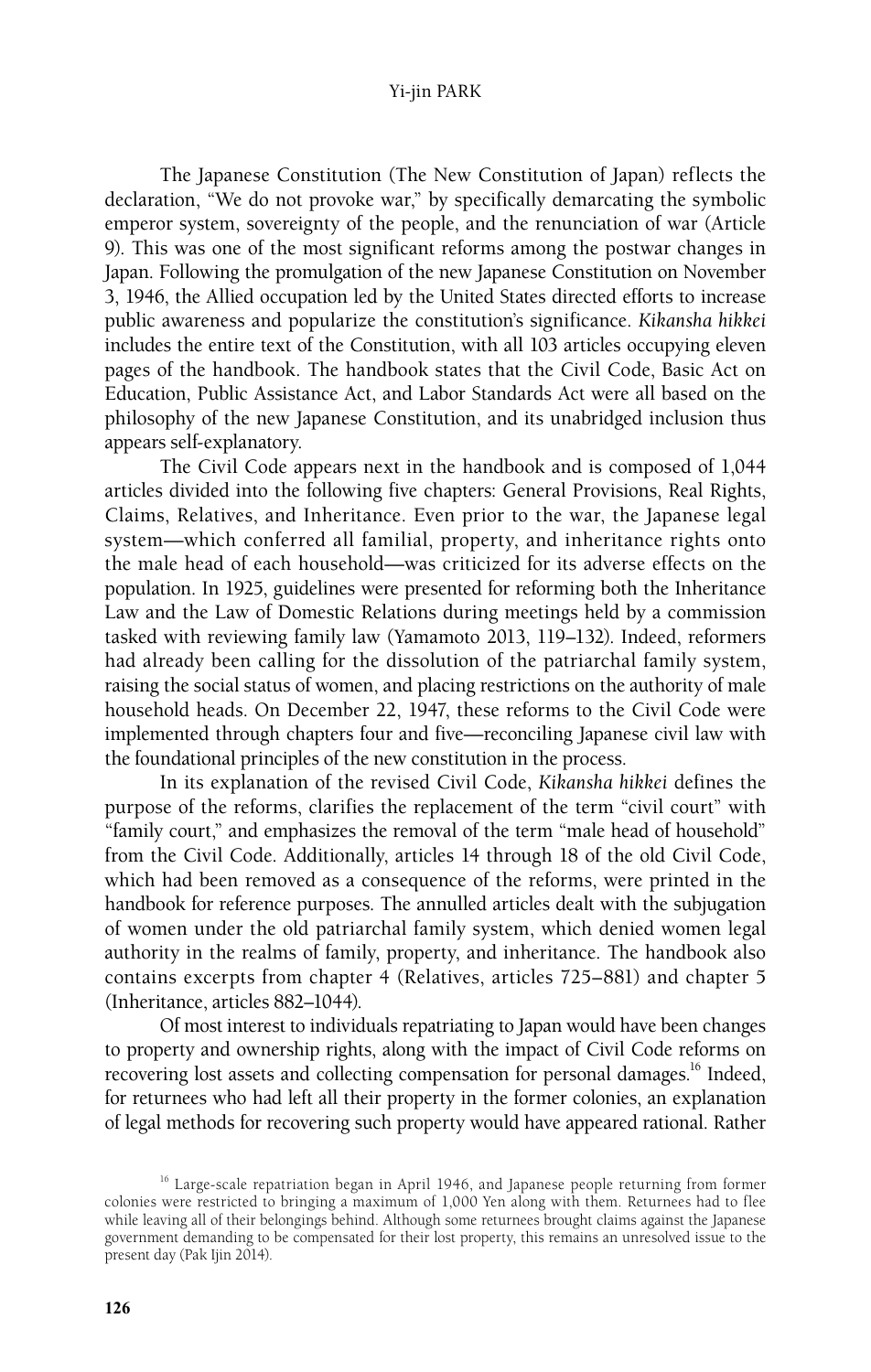than addressing these issues, however, the excerpts included in the handbook relate to intricacies of family law—such as statutes regulating marriageable age, rules of adoption and adoption dissolution, parental authority and responsibilities, and inheritance. These articles are primarily concerned with repealing the patriarchal family system and instituting gender-equitable inheritance laws, as well as reforming laws governing marriage, inheritance, and family relations—all measures aimed at improving the social status of women. Therefore, the selective inclusion of these articles can be understood as promoting the "democratization" of Japanese family law in contrast to the pre-war Civil Code.

The prominence of these articles in the handbook indicates that changes to the concept of the family were of tremendous importance. Specifically, the repeal of the Family Register Law and the patriarchal family system—both of which facilitated the enforcement of the male right to the household—guaranteed equal parental authority for women and men, as well as gender-equitable inheritance. Prior to these reforms, marriage and the formation of a family entailed a woman having her name recorded in a man's family register; thus, the reforms brought about new forms of marriage as methods for establishing a family (Nakagawa 2003). The far-reaching social improvements for women granted by these articles would have held particular importance for returnees. The expansion of divorce rights for women would have been especially relevant for female returnees seeking to form and maintain a family.

Although all subjects under the Empire of Japan were uniformly granted Japanese citizenship, the registration of legal domicile was divided among separate, legally defined regions, in accordance with a respective region's Family Register Law. In turn, the division between domestic family registers and external family registers (Taiwan, Korea, and Sakhalin) became a criterion for real discrimination. According to the laws governing the registration of legal domicile, Japanese men were barred in most cases from traveling overseas to start a family (excluding the case of an adopted son or son-in-law who lived with his wife's family). However, because Japanese women were written into their husband's family registers under the patriarchal family system, they were eligible for registration in an external family register. Despite returning to Japan after the end of the war, Japanese women were prohibited from converting their external family registers to domestic family registers. Moreover, on April 19, 1952—not long before the San Francisco Peace Treaty took effect—these women were legally stripped of their Japanese citizenship. That is to say, before the San Francisco Peace Treaty was adopted, family registers were the criterion distinguishing Japanese people from "non-Japanese" people. For example, the Family Register Law denied Korean and Taiwanese people residing in Japan the right to vote or run for election. An additional clause added to the election laws in December of 1945 excluded individuals possessing external family registers from participating in elections even though they lived in mainland Japan. Moreover, the Alien Registration Act promulgated on May 2, 1947 stipulated that "as per the application of this order, for the time being Korean and Taiwanese people will live as foreigners." As a result, Korean and Taiwanese residents in Japan were required to register as foreigners. Indeed, status as a Japanese person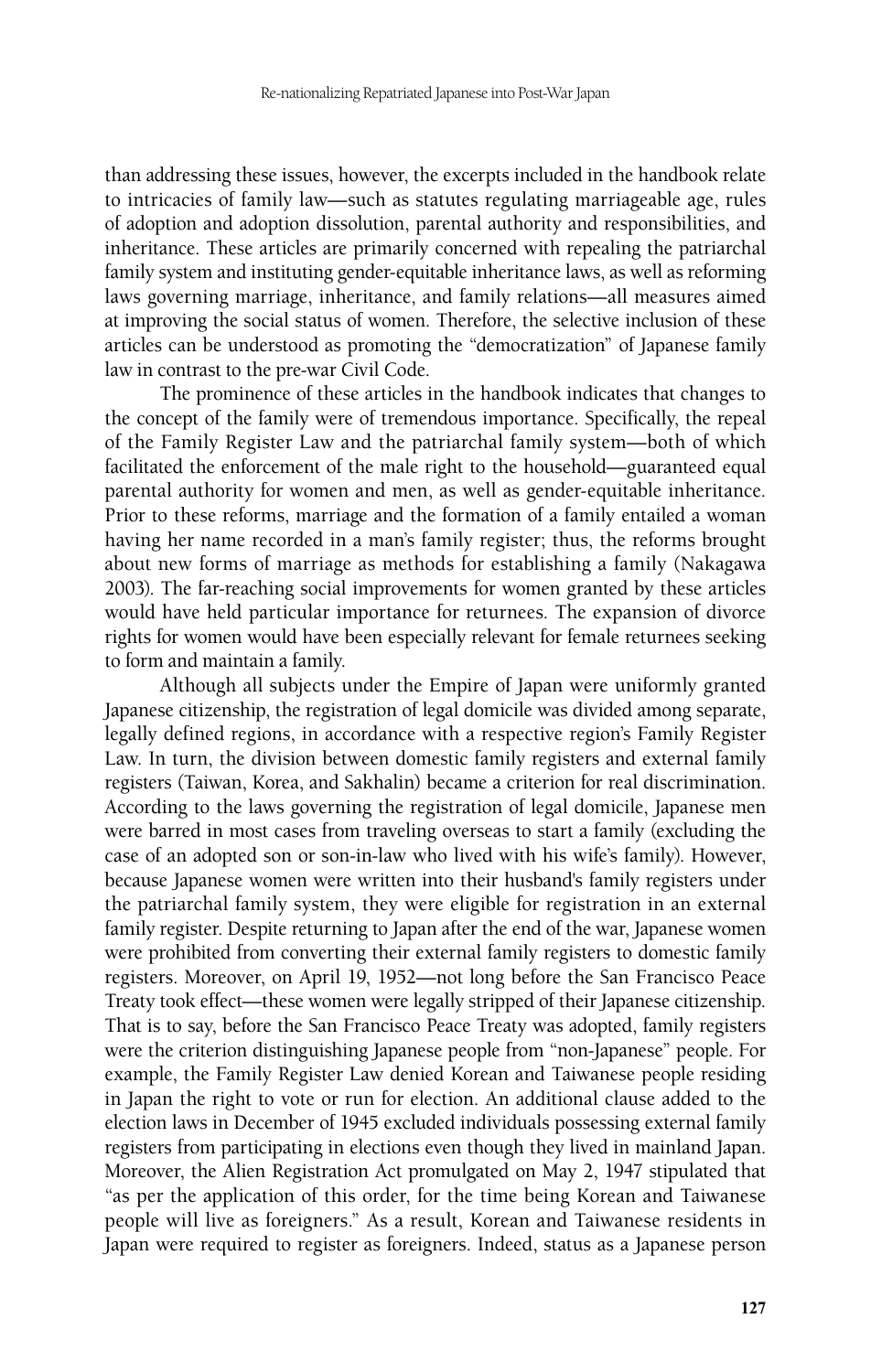was determined not by citizenship but by family register. On April 19, 1952, the Director of Civil Affairs within the Ministry of Justice issued an announcement titled "Resolving Issues Involving Citizenship and Family Registers Following the Implementation of the Peace Treaty." This notification precluded Japanese residents born in former colonies and individuals with external family registers from obtaining Japanese citizenship (Chen 2007).

This article now turns to look at the lives of women who repatriated to Japan. Under the old patriarchal system, women held no legal capacity over their own personal matters without receiving permission from their husbands or relatives. Under the new Family Law, women gained the right to file for divorce, hold parental authority over their children, own property (but not exercise executive control over it), and form new families. Unlike ordinary Japanese citizens, for single women repatriating with their children the urgent task of settling into their new lives meant that moving from an external to a domestic family register via divorce, remarriage, adoption, or dissolution of adoption—and gaining custody over one's children—would have been an exceedingly urgent matter. Therefore, this booklet provides legal information on resolving issues of parental authority and personal property that were topical for women trying to establish families in Japan after returning from former Japanese territories unaccompanied by a husband.

Appearing next in the handbook is "The Civil Rights of Returnees," a section meant to inform returnees of their new civil rights as autonomous subjects. Curiously, Japan's civil code does not actually include a section on the rights of the citizen. However, according to the handbook, returnees were granted the rights and responsibilities of Japanese citizens upon repatriating. The handbook proclaims, "A Japanese citizen must live in a particular district for over six months to be eligible to vote. [. . . .] However, a returnee who submits his or her repatriation documents in the district they reside in will be granted voting rights immediately without restriction." The civil rights introduced in the handbook are offered as an example of "the most basic human rights outlined in chapter three of the constitution." The handbook emphasizes "the ability to achieve complete contract rights and real rights" through civic participation in elections. Additionally, the handbook explains that for the poor and destitute who cannot afford basic household goods or medical care, provisions will be supplied at no cost. The handbook also advertises free technical training offered at employment support centers, loans for new businesses, and active job placement through Public Employment Stabilization Centers, as well as aid available through "emergency relief countermeasures." The booklet concludes that these measures—as rights bestowed on citizens for the purpose of "quick recovery and prosperity"—were "extremely significant symbolically."

The next section is titled "Preparing Oneself for Civic Life" and enumerates ten principles of civic responsibility. The booklet explains that living a solitary life is unacceptable, and instructs that the proper attitude is to participate in community life centered on the village, town, or city. The text goes on to state that local political life is defined by "the administration of affairs according to everyone's opinion and everyone's financial contributions," adding that "our voices, expressed through elections, are reflected in the politics of the village," asserting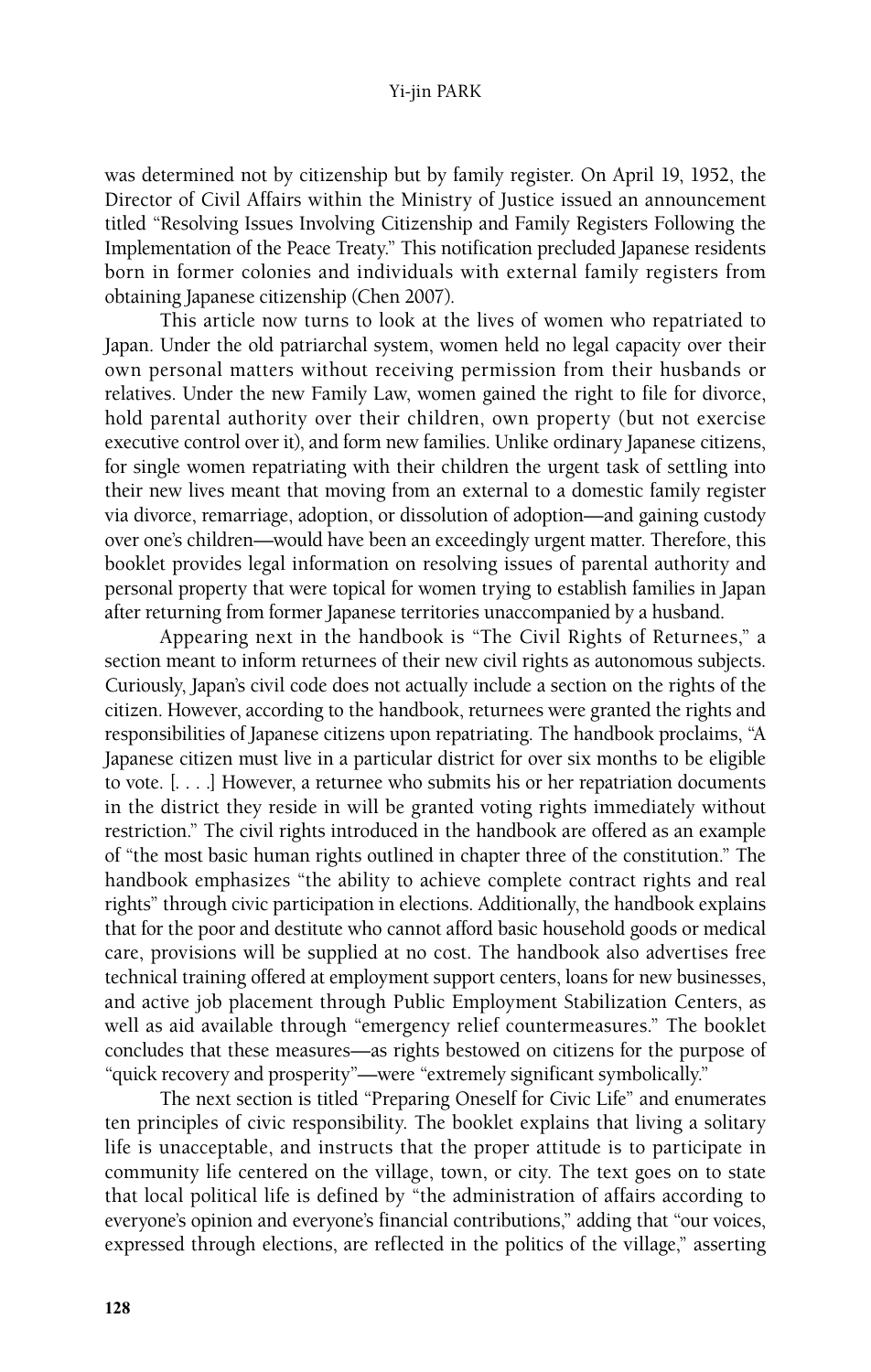that one must regard the values of individuality, autonomy, and independence as foundational to civic life. Pursuant to this premise, the text warns that "in the event authorities neglect the people, this should be stopped by appealing to the proper procedures," and that, "those who don't participate in local politics or community life are unfit for citizenship." The handbook strongly encourages readers to attend public debates, meetings, rallies, and public gatherings frequently and to express their opinions with confidence. The handbook further instructs that "if someone in a high position acts undemocratically, abuses his familial lineage or vested power, wastes public money, or works only to fulfill his own personal greed—it is the result of citizens having forgotten their own responsibilities. Everyone should be reflective and diligent, and appeal to legal recourse when the need arises." Such statements reveal an awareness on the part of authorities of the damage wrought by militarism and totalitarianism. Taken together, the booklet seeks to spread grassroots democracy by emphasizing the values of (American-style) democracy, freedom, autonomy, and elections—as well as the importance of paying one's taxes, rejecting rural mentalities, and appreciating public goods so that "the flower of a democratic society may bloom," thereby allowing Japan to flourish and "gain the trust of others and raise our international status."<sup>1</sup>

Among the handbook's explanations of constitutional and civic law provided above, it is the emphasis on the revolution in the family through the abolishment of the patriarchal family system that is the most astonishing. Whereas previously women held no legal capacity, they could now divorce their spouses and invoke their rights to child custody and property. Indeed, the securing of women's rights and their ability to live independently would have been a crucial question for Japanese women struggling to remake their lives after leaving the colonies. Additionally, the handbook devotes considerable space to a discussion of civil rights, which is not in the actual content of the Civil Code itself. Throughout this discussion, the handbook repeatedly identifies the need for autonomous, free citizens for the reconstruction of Japan—all of which are suggestive of a citizenmaking project based on democratic values.

#### New Reforms: The Logic of Inclusion and Limits of Reform

We now turn to an examination of the reforms to the Basic Act, the Public Assistance Act, the Land Reform Act, and the Labor Standards Act. The preamble to The Basic Act on Education states that the bill was enacted "in accordance with the spirit of the constitution of Japan, with a view to clarifying the aim of education and establishing the foundation of education for a new Japan." The Act aims to "contribute to the world" and the "welfare of humanity by building a democratic and cultural state."<sup>18</sup> The law took effect on March 31, 1947, and its promulgation was premised on the abolishment of the Imperial Rescript on Education (Kyōiku

<sup>&</sup>lt;sup>17</sup> It is important to note that the rights emphasized here do not extend to the level of the National Assembly as guaranteed in the constitution, but instead are limited to participation in local politics. More research is needed on this subject.

<sup>&</sup>lt;sup>18</sup> The English translation of this law appears in Edward R. Beauchamp and James M. Vardman, eds. (1994).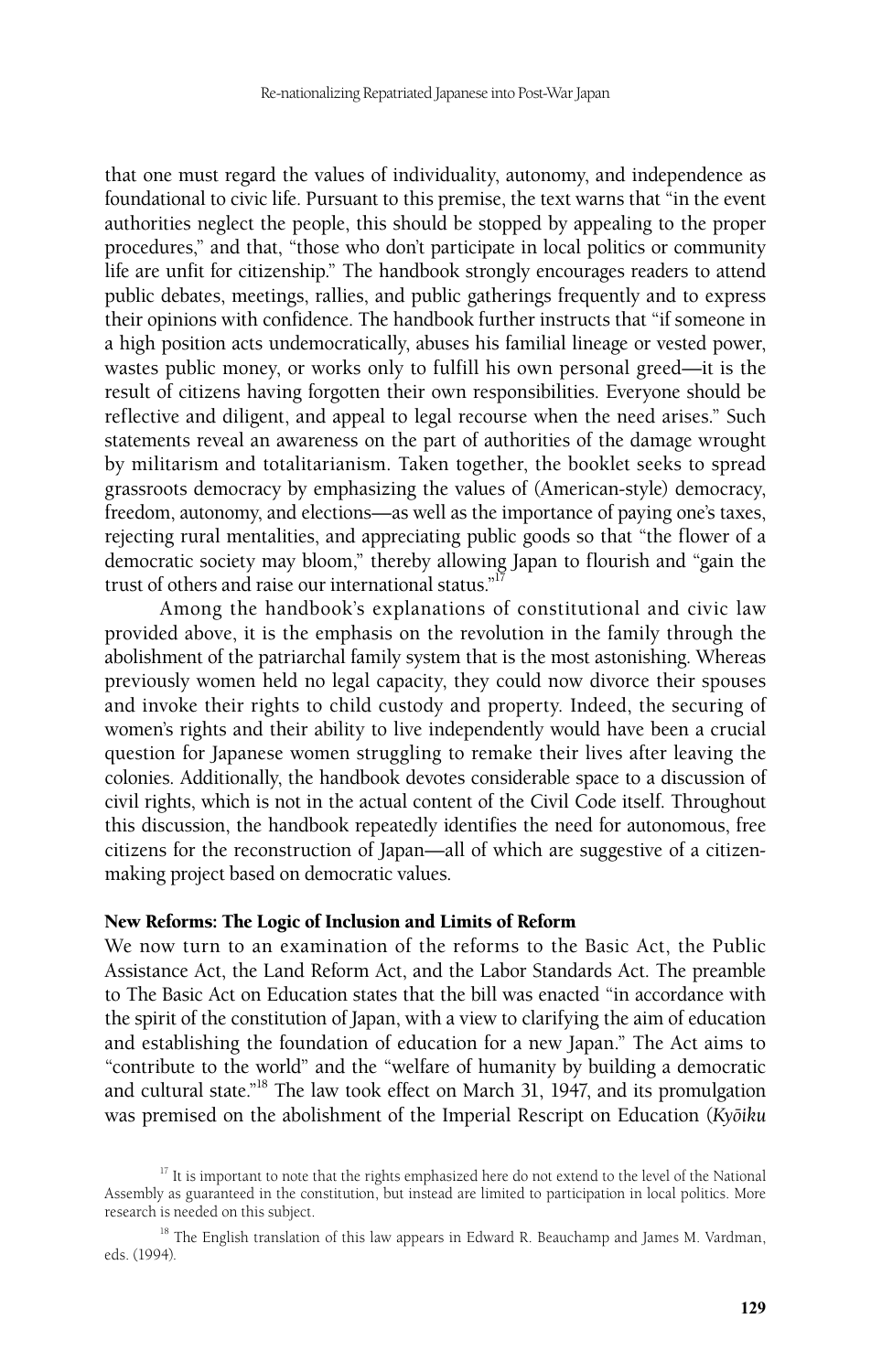*chokugo* 教育勅語) from 1890. *Kikansha hikkei* takes particular note of the Equal Opportunity of Education (Article 3), which states, "The people shall all be given equal opportunities to receive education according to their ability, and they shall not be subject to educational discrimination on account of race, creed, sex, social status, economic position, or family origin." Other significant reforms noted in the handbook include article 4, which stipulates a requirement of nine years of compulsory education, and article 5, which outlines the principle of coeducation. Furthermore, article 6 declares that only certified schools are recognized as institutions of formal education, while article 7 encourages "social education," whether in the home or workplace. Similarly, article 8 states that "political knowledge necessary for intelligent citizenship shall be valued in education." After introducing these provisions, *Kikansha hikkei* includes a supplementary explanatory text titled "Transferring Schools for Returnee Students."

"Transferring Schools for Returnee Students" informs readers that 11,700 students have successfully transferred into universities, vocational high schools, and normal schools over seven different cycles since September 1948. The text also states that only students who were candidates for higher education before the war are eligible for transfer, and limits school transfers to those between "schools of similar type and degree."<sup>19</sup> The handbook also announces the "advent of part-time attendance for high schools" as part of the newly reformed education system, and explains that distance learning is permissible for middle and high school students. Elementary and middle school education were incorporated into the purview of compulsory education, and students who were candidates for elementary school education before the war were absorbed into the new education system without conflict. Therefore, the issue of how to treat students currently attending high schools arose as a primary concern, with particular importance placed on the transfer of returnees into higher education.<sup>20</sup>

That said, what the handbook states about alternative education is more important for this study than the reformed education system. Indeed, the space allocated to alternative education is four times as long as the actual act itself. The section of the handbook titled "Information on Job Search Assistance" provides an exhaustive introduction to the types of jobs available at the time. A bit further into the handbook, a section titled "Introduction to the Employment Situation for Returnees" is included, along with the Labor Standards Act. The repetitive inclusion of this information suggests that authorities were concerned about returnees' inability to adapt to Japan after spending considerable time abroad. To support returnees' swift adjustment to life in post-war Japan, public courses in technical training, summer schools, and culture classes were offered—as were a variety of educational enrichment courses taught at community halls, which were deemed "the most widely dispersed and popular facilities for the cultural enrichment of

<sup>&</sup>lt;sup>19</sup> The handbook stipulates that in certain circumstances, transfers between schools that are not equivalent are acceptable.

<sup>&</sup>lt;sup>20</sup> Chūgakkō tsūshin kyōiku kitei 47 nendo bunkashō hōmei 25 gō.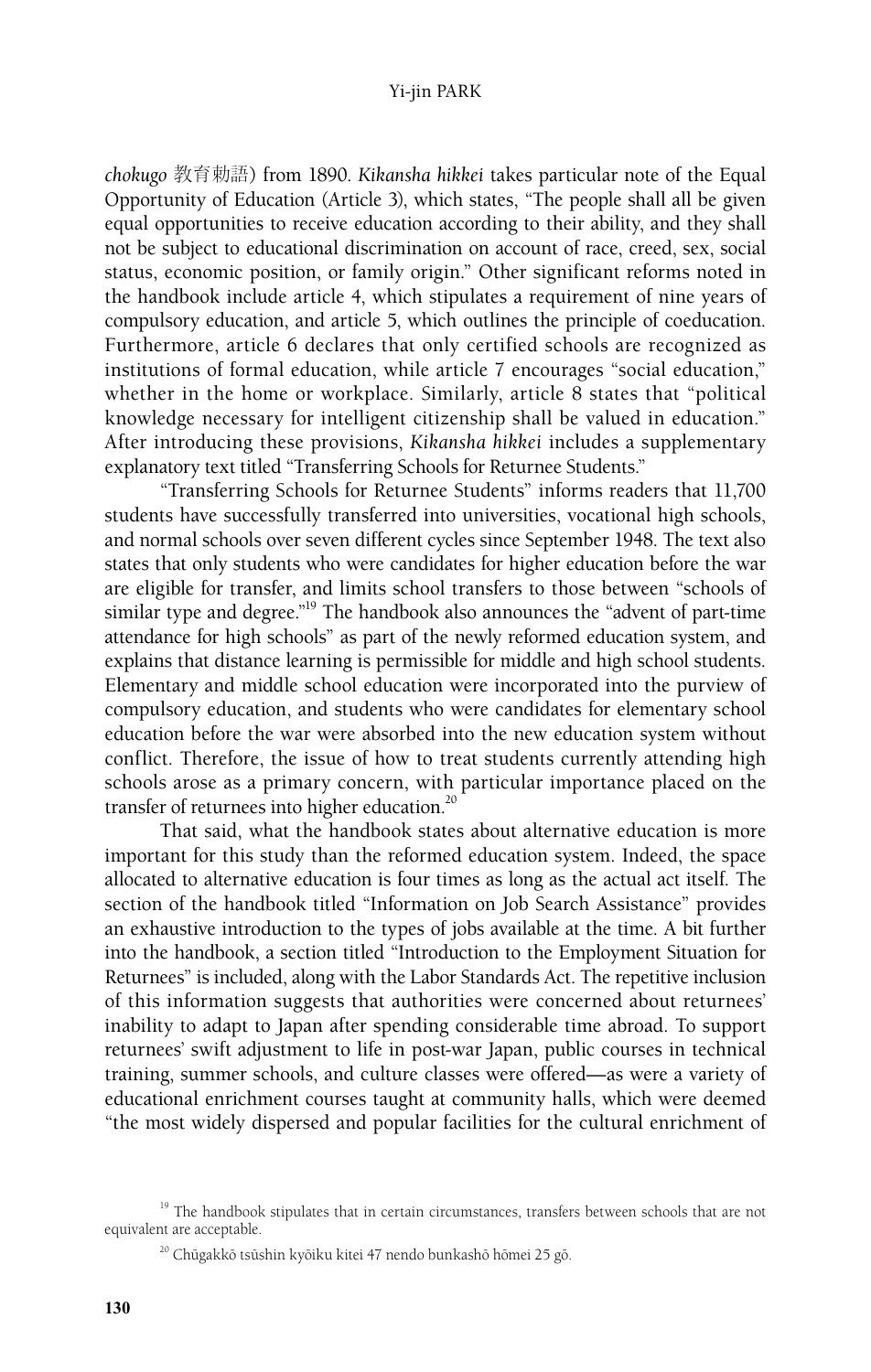adults in Japan."<sup>21</sup> These measures were designed for the benefit of students too impoverished to attend school, despite being eligible for registration. The Labor Standards Act, portions of which are also included in the handbook, states that it is illegal to hire minors under the age of sixteen, explaining that "only those who have completed their compulsory education or an equivalent education program are eligible for employment." The handbook also relates that with permission from an administrative office, children over the age of twelve may work outside of school hours. Furthermore, the government encouraged summer schools or vocational classes as an alternative for boys from poor families in order to negate the adverse effects of compulsory education on family labor—a system which likely functioned for the benefit of returnees, who were more likely to belong to the poorest segment of society. As is emphasized in the section "The Civil Rights of Returnees," a variety of cultural enrichment classes were established for citizens outside the scope of compulsory education, and were promoted as an opportunity for citizens to learn about the history and culture of Japan. Such initiatives attempted to eliminate the effects of previous Japanese education policies in colonial territories, which emphasized patriotism and loyalty to the Japanese Empire in order to combat a perceived ignorance about Japan among Japanese children living in the colonies.

The Public Assistance Act was enacted on September 9, 1946. *Kikansha hikkei* contains excerpts from the following chapters: Chapter One: General Provisions; Chapter Two: Information on Public Assistance Facilities; Chapter Four: Types, Scope, and Method of Public Assistance; and Chapter 5: Expenses. Earlier, in the section "The Civil Rights of Repatriates," the handbook explains that "the Public Assistance Act guarantees a minimum standard of living, and facilities such as national hospitals and nursing homes can all be used very cheaply or for free." At the time, the state's commitment to egalitarian principles through implementation of the welfare state and a guaranteed standard of living was praised as groundbreaking (Yi 1997, 315).<sup>22</sup> The Act committed the state to providing financial relief administered by welfare state bureaucracies. However, the Act's enforcement was entrusted to local governments and city mayors (Chapter 2, Article 4). In practice, independent welfare commissioners were designated as auxiliary agencies tasked with carrying out the act (Chapter 2, Article 5); implementation therefore violated the separation of public and private spheres and presented a considerable limitation. Moreover, although the state acknowledged its commitment to welfare assistance, it did not recognize a citizen's right to demand such assistance. Despite the law stipulating that all residents of Japan would benefit, only those who were unable to work or take care of themselves were eligible to receive support (Chapter 1, Article 2, 3). Chapter four introduces support services such as public assistance, medical care, small business resources, career support, and funeral expense support. However, it is apparent that returnees judged to "possess the ability to

 $21$  These short courses, lectures, and study groups taught general cultural education and current events.

 $22$  The Public Assistance Act was deemed a monumental achievement in Japan, as well. For more, see Nihon Shakai Jigyō Daigaku Kyūbin Seido Kenkyūkai (1960).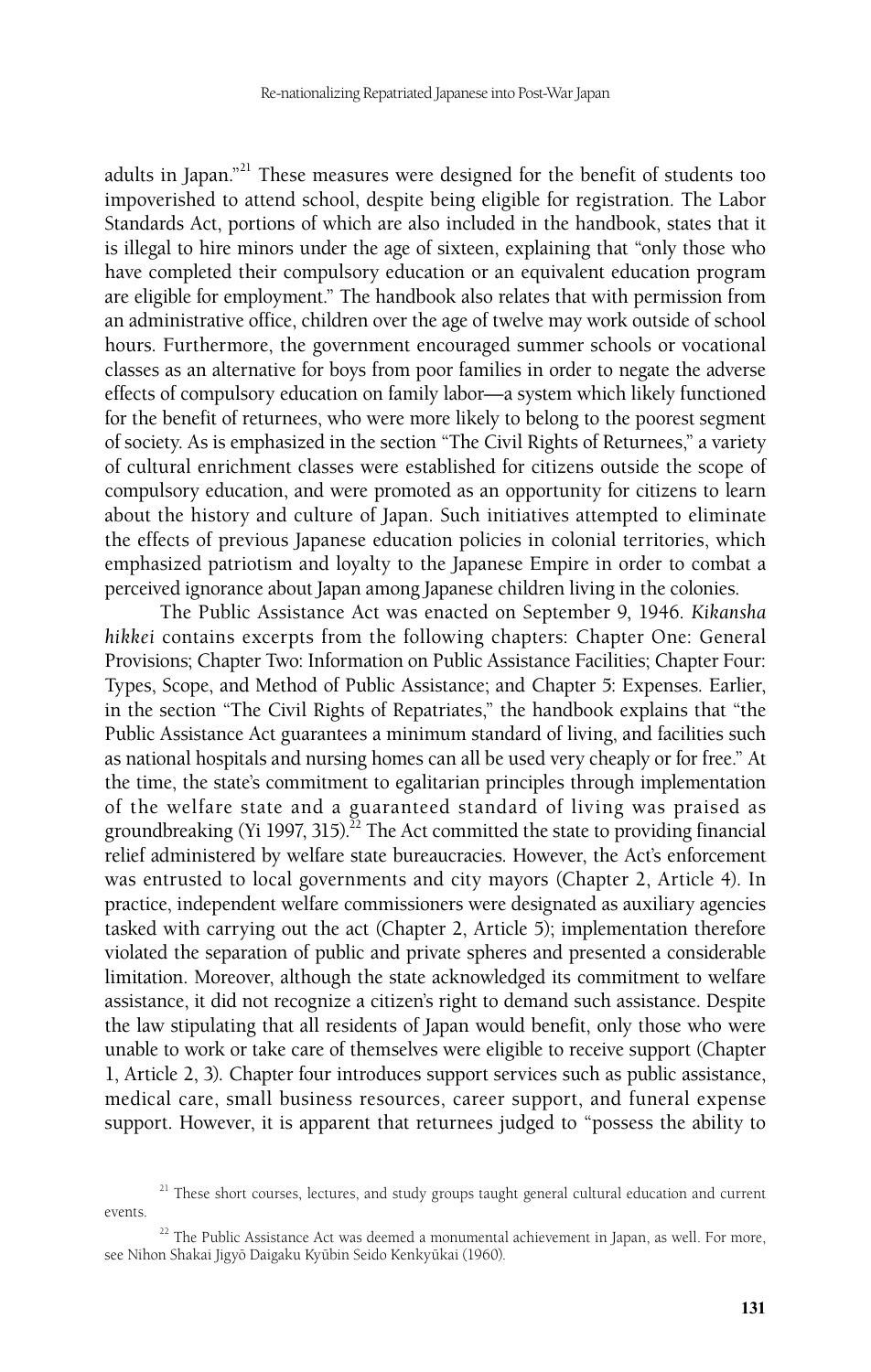work" and thus "support themselves," were ineligible to receive these services. Additionally, "if one is not a direct ancestor, such as a spouse or parent, or not a direct descendent, such as a child, one must live in the municipality for a full year" before the local government would recognize one as belonging to the poor and thus eligible to receive aid (Chapter 5). Consequently, returnees' right to demand public assistance was not recognized.

The Land Reform Act was ratified on October 11, 1946. *Kikansha hikkei*  contains excerpts of articles 1 through 9 as well as article 14, subsection 3, paragraphs 6 to 8. Printed alongside these excerpts in *Kikansha hikkei* is a passage titled "The Situation after the Implementation of Land Reform," which provides a summary of land reform measures to aid readers' understanding. First of all, the Constitution relates: "The government has practiced land reform for the sake of liquidation of conglomerates, farmland liberation, and tenant land liberation. As a result, a number of small tenant farmers can now own and operate independently their own plots of land." In addition, pastures were also liberated, thereby expanding the scope of land liberation. "Land owners in rural regions could own about 10,000 m<sup>2</sup> per household (40,000 m<sup>2</sup> in the case of Hokkaido), and extra land lots were purchased by the government so that they could be sold to sharecroppers on condition of redemption by yearly installments."

The handbook emphasizes the increase in owner-cultivated land and details the buying and selling of land by the government for farmland redistribution. Despite reforms appearing relatively progressive for limiting land distributed to landowners (one square acre; four square acres in Hokkaido) and allotting more land to small-scale farmers (three square acres; twelve square acres in Hokkaido), the measure merely granted tenant farmers ownership over their already diminutive plots of land, exacerbating independent farmers' already difficult situation (Ge, 2009). Regardless, the handbook's detailed treatment of this topic reflects its relevancy to repatriated Japanese, who likely worked in agriculture before the war. Finally, the handbook introduces the Labor Standards Act promulgated on April 5, 1947, emphasizing the elimination of feudal relationships and the declaration of egalitarian values in the workplace (Kim 2007, 73), such as the fair treatment of workers (Article 3), equal pay for men and women (Article 4), prohibition of forced labor (Article 5), elimination of intermediary exploitation (Article 6), prohibition of scheduled compensation payments (Article 16), prohibition of salary advance counterbalancing (Article 17), and advance notification of termination (Article 20). The handbook also covers conditions and restrictions governing other employee benefits such as maternity leave, menstrual leave, expenses for traveling to one's hometown, workers' compensation, disability benefits, and surviving family benefits. For returnees, however, the two supplemental sections titled "Information on Finding Employment" and "On Receiving Remuneration for Damages Received while Interned under Allied Forces" would have appeared more relevant than the democratized labor laws.

The section "Information on Finding Employment" begins by summarizing employment statistics for 1948, stating, "There are 4,635,385 job openings reported by companies, with 2,754,230 potential employees introduced to companies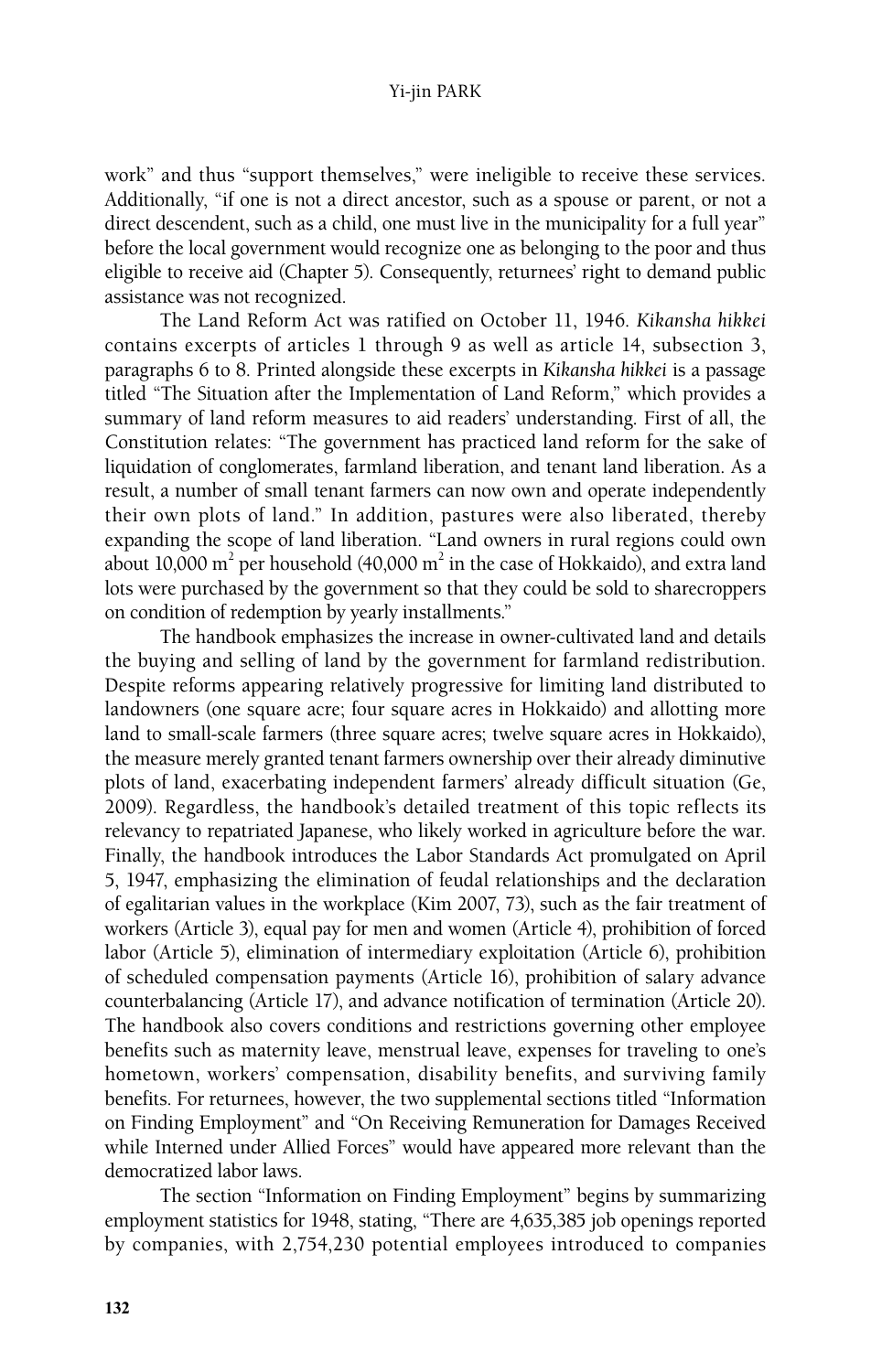| 1946, Jan - Dec | Demobilized soldiers and civilians | Seeking work | 433,953 | Employed | 230,990 |
|-----------------|------------------------------------|--------------|---------|----------|---------|
|                 | Disabled soldiers                  | Seeking work | 4,219   | Employed | 1,728   |
|                 | Returnees                          | Seeking work | 176,797 | Employed | 82,661  |
| 1947, Jan - Dec | Demobilized soldiers and civilians | Seeking work | 165,358 | Employed | 92,451  |
|                 | Disabled soldiers                  | Seeking work | 2,844   | Employed | 766     |
|                 | Returnees                          | Seeking work | 144,274 | Employed | 77,167  |

Table 4. Employment situation of demobilized soldiers and civilians, disabled soldiers, and returnees.

through intermediary agencies, resulting in 963,283 people becoming employed, demonstrating an employment rate of 35 per cent." The handbook continues, "The government is doing all it can to respond to increasing unemployment, and is implementing unemployment insurance as well as providing funds for each province to implement policies to offset unemployment." The handbook also provides a graph (see Table 4) detailing the employment statistics for demobilized soldiers and civilians, disabled soldiers, and returnees. The graph reports the employment rate of regular citizens at 35 per cent, which is comparatively lower than the 50 per cent employment rate reported for demobilized soldiers and returnees.

By comparison, the section "On Receiving Remuneration for Damages Received while Interned under Allied Forces" is relatively brief. Indeed, former soldiers are specified as the main recipients of remuneration. Among civilian returnees, only those returning from Soviet territories are outlined as candidates for indemnification. However, what is significant is this section's inclusion under the Labor Standards Act. The Labor Relations Reform Act was first introduced in September 1946, and the Labor Standards Act and Workmen's Compensation Insurance Act followed in 1947. Post-war labor law reforms were further consolidated in 1947 with the enactment of the Employment Security Act in November and the Unemployment Benefits Act in December. The Factories Act, the pre-war law governing labor relations, had been completely transformed in just a few years. Indeed, measures to counteract the effects of high unemployment were integral to these legal reforms, and in May of 1949 more national and local government funds were secured for unemployment relief as part of the Emergency Countermeasure against Unemployment Act. The inclusion of "Information on Finding Employment" and "On Receiving Remuneration for Damages Received while Interned under Allied Forces" in the handbook can be explained by their relation to the Workmen's Compensation Insurance Act and the Employment Security Act. However, the handbook completely omits references to practical information on unemployment aid, such as the Unemployment Benefits Act and the Emergency Countermeasure against Unemployment Act, which would have been desperately needed by returnees. Indeed, this omission indicates that although the returnees appeared to be treated as equal citizens, it can be inferred that in practice they were "imperfect citizens" who received differential treatment.

The laws and institutions introduced to readers in the handbook had direct relevance to their everyday lives and were firmly based in the values of the new constitution; therefore, their inclusion can be understood as reinforcing democratic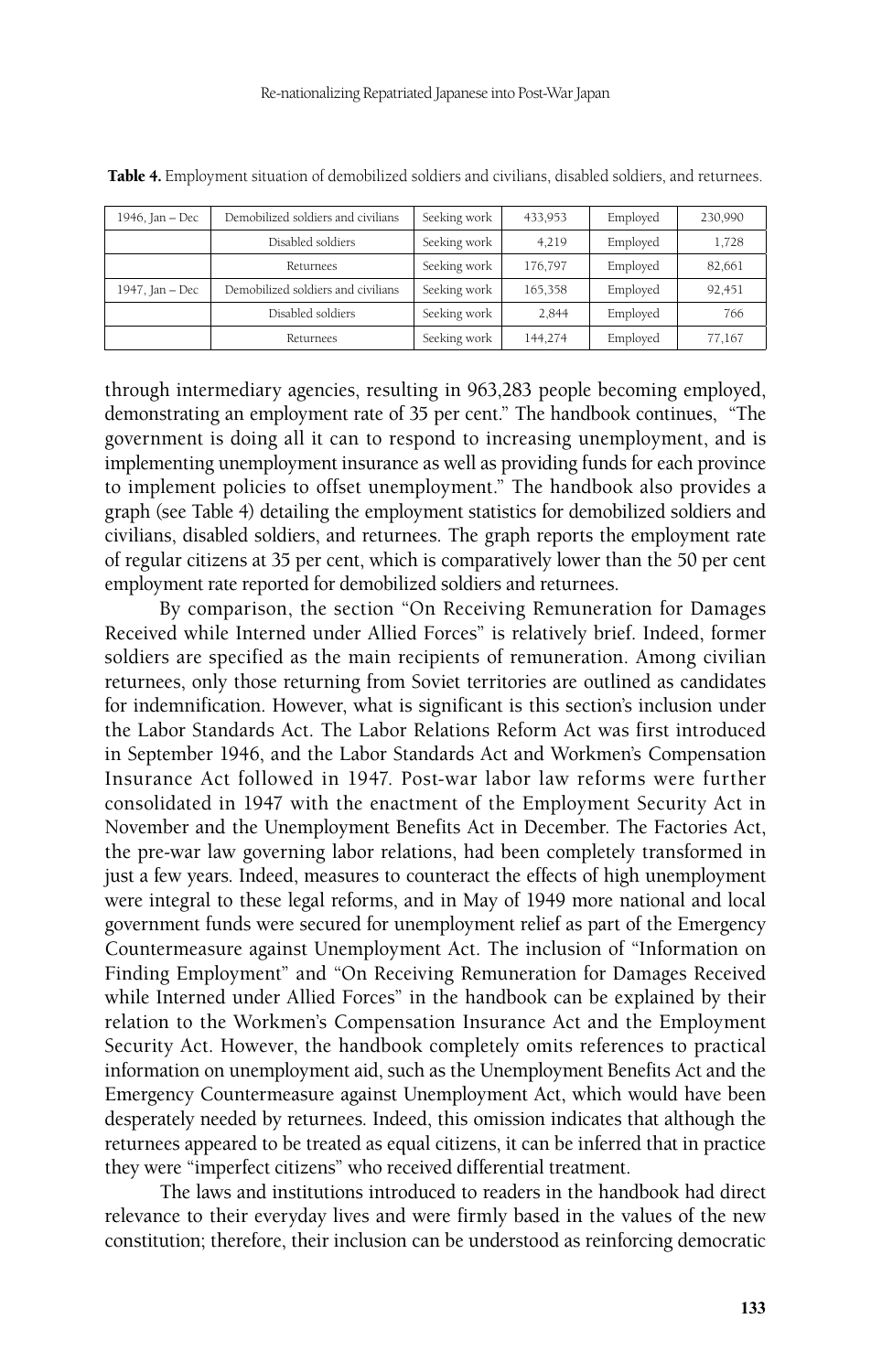values. However, their inclusion can also be interpreted as an attempt to portray a modernized state in contrast to pre-war Japan. Furthermore, the government's pledge to ensure equal opportunities for education, guarantee a minimum standard of living, dissolve conglomerates, reform land ownership, and regulate workplaces can be understood as being motivated by similar ambitions. Despite the limitations and shortcomings of the legal reforms intended to benefit returnees introduced in the handbook, they were premised on a notion of the state securing a basic living standard for all citizens and were intended to bring about the peaceful repatriation of Japanese internees. Thus, the logic of inclusion underlying re-nationalization operated through an ambiguous negotiation of issues sensitive to returnees at the time—difficulties in acquiring Japanese citizenship due to external family registers, issues of property ownership, and the differential treatment of civilian and soldier returnees concerning compensation pay. Simultaneously, the government's policy toward returnees was structured by a pervasive urgency to consolidate control and reduce elements threating the security of the state during the process of reconstructing Japan and ensuring national unity.

# Conclusion

Re-nationalization of returnees was realized at a time when reflection on wars of aggression and the colonialism of imperial Japan coincided with a transition into confrontation between the Communist camp and the Free World camp in the new era. Accordingly, returnees started to be understood not as parties implicated in the past war but as victims of the new war of governance systems called the "Cold War." This reorganization is also present in the official rhetoric of the Japanese government as it appears in the *Kikansha hikkei*. The text encourages separation from the old order of the Empire of Japan and emphasizes democracy and modernization, while demanding that returnees quickly adapt to postwar Japan and embody citizenship by becoming dedicated workers for post-war reconstruction. For readers of the *Kikansha hikkei*, the introduction of revised national holidays to illustrate the reorganization of time and space in post-war Japan would have held important symbolic meanings. Likewise, the handbook's emphasis on the revolution in the family through the abolishment of the patriarchal family system was equally influential. Whereas previously women held no legal capacity under the law, they could now divorce their spouses and invoke their rights to child custody and property. Indeed, the securing of women's rights and their ability to live independently would have been a crucial question for Japanese women struggling to remake their lives after leaving the colonies. Additionally, the handbook devotes considerable space to a discussion of civil rights, which is not in the actual content of the Civil Code itself. Throughout this discussion, the handbook repeatedly identifies the need for autonomous, free citizens for the reconstruction of Japan—all of which are suggestive of a citizen-making project based on democratic values.

The calculated inclusion of the Basic Act on Education, the Land Reform Act, and the Labor Standards Act can be construed as reinforcing an understanding of democracy, as they are all laws based in the new constitution. However, their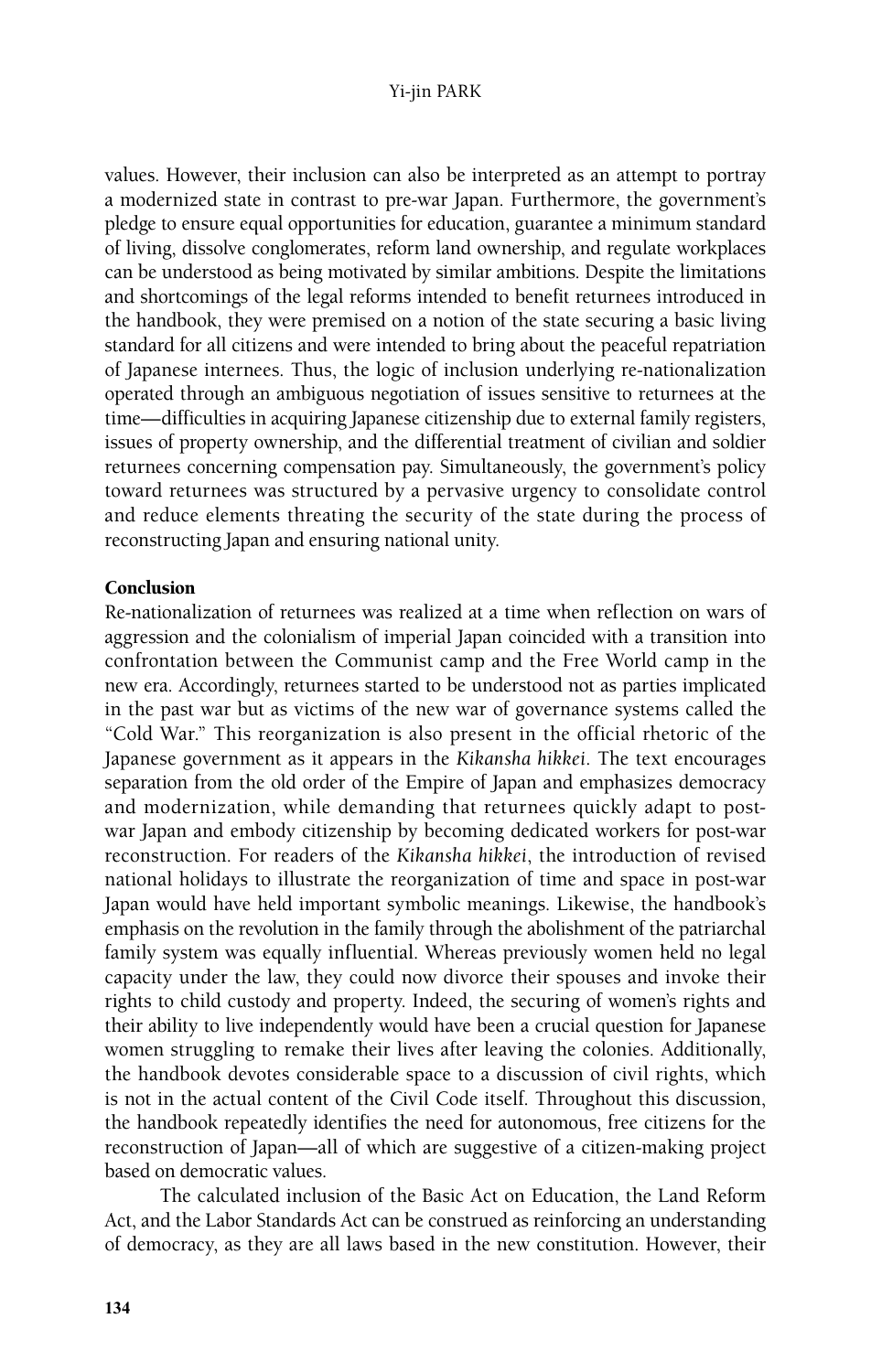inclusion can also be interpreted as an attempt to portray a modernized state in contrast to pre-war Japan. Furthermore, the government's pledge to ensure equal opportunity of education, guarantee a minimum standard of living, dissolve conglomerates, reform land ownership, and regulate workplaces can be understood as motivated by similar ambitions. Despite the limitations and shortcomings of the legal reforms intended to benefit returnees introduced in the handbook, they were premised on a notion of the state securing a basic living standard for all citizens and were intended to bring about the peaceful repatriation of Japanese internees. That is to say, the logic of inclusion underlying re-nationalization operated through an ambiguous negotiation of issues sensitive to returnees at the time, such as difficulties in acquiring Japanese citizenship due to external family registers, issues of property ownership, and the differential treatment of civilian and soldier returnees concerning compensation pay. Simultaneously, the government's policy toward returnees was structured by a pervasive urgency to consolidate control and reduce elements threating to the security of the state during the process of reconstructing Japan and ensuring national unity.

The political, legal, and social restructuring of Japan after World War II assumes the appearance of the democratization of militaristic institutions. The obvious question is whether such a change constitutes a mere revision or a thorough transformation. By extension, critical research interrogating whether the changes to pre- and post-war Japan should be understood as a continuation or a rupture exist as one major pillar of research concerning imperial Japan and the periods of American occupation and post-colonialism. The proposition to reform returnees into citizens of a democratized and modernized new Japan constituted the Japanese government's primary attitude towards the treatment of returnees a reality clearly reflected in the *Kikansha hikkei*. However, this process does not signify a simple transformation from imperial subjects into citizens of a postwar Japanese nation-state. As the *Kikansha hikkei* demonstrates, returnees were called upon to realize (American-style) liberal democracy as both modern subjects and Cold War warriors incorporated into post-war Japan. As such, the disputed representation of the returnee reveals the foundational assumptions and strategies underlying the project of re-nationalizing Japanese citizens in the post-war reconstruction period.

#### **REFERENCES**

Araragi Shinzoˉ 蘭信三. 1994. '*Manshuˉ imin' no rekishi shakaigaku* 「満州移民」の歴史社会 学 [Social history of Manchuria]. Kyoto: Kōrosha.

\_\_\_\_\_\_\_\_\_\_. 2008. *Nihon teikoku o meguru jinkoˉ idoˉ no kokusai shakaigaku* 日本帝国を めぐる人口移動の国際社会学 [International sociology of migration around the Japanese Empire]. Tokyo: Fuji Shuppan.

\_\_\_\_\_\_\_\_\_\_. 2009. *Chuˉgoku zanryuˉ Nihonjin to iu keiken* 中国残留日本人という経験 [Experience of a Japanese remaining in China]. Tokyo: Bensei Shuppan.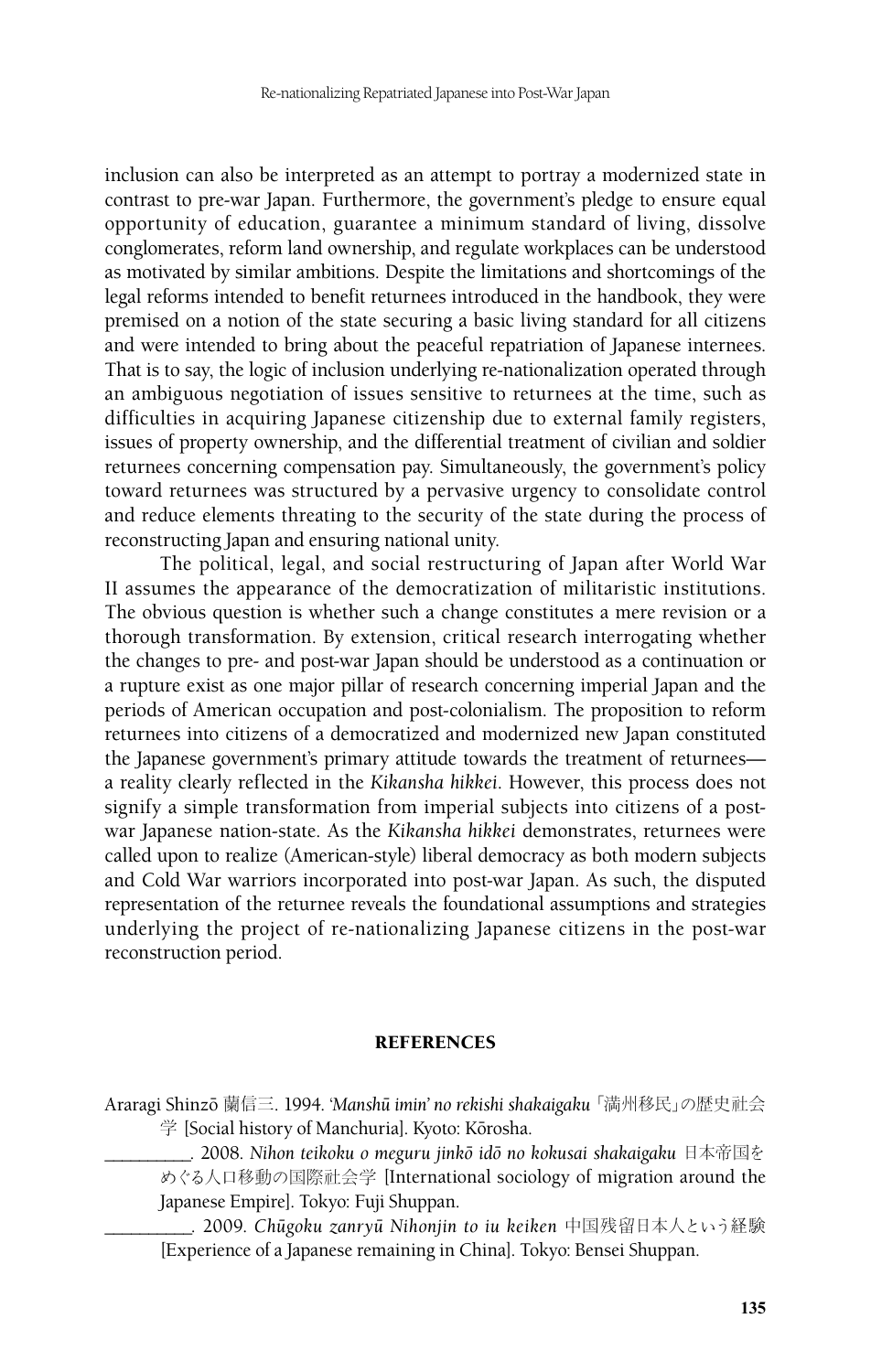\_\_\_\_\_\_\_\_\_\_. 2011. *Teikoku hoˉkai to hito no saiidoˉ* 帝国崩壊と人の再移動 [Collapse of the empire and the remigration of people]. Tokyo: Bensei Shuppan.

- Asada Masafumi 麻田雅文. 2016. *Shiberia shuppei* シベリア出兵 [Japanese forces in Siberia]. Tokyo: Chū Kōron Shinsha.
- Asano Toyomi 浅野豊美. 2004. *Kioku to shite no Pāru Hābā* 記憶としてのパールハーバー [Pearl Harbor as memory]. Kyoto: Mineruva Shobō.
- Barshay, Andrew E. 2013. *The Gods Left First: The Captivity and Repatriation of Japanese POWs in Northeast Asia, 1945–1956*. Berkeley, CA: University of California Press.
- Beauchamp, Edward R. and James M. Vardman, eds., 1994. *Japanese Education since 1945: A Documentary Study*. New York and London: M. E. Sharpe.
- Ch'a U˘ nju˘ ng 차은정. 2004. *Chaejo kwihwanja u˘i 'hurusat'o' wa kio˘k u˘i cho˘ngch'ihak*  재조귀환자의 '후루사토' (故鄕)와 기억의 정치학 [The representation and reconstruction of colonial Korea as the homeland of the repatriated Japanese]. PhD dissertation, Seoul National University.
- Chen Tien-shi 陳天璽. 2007. "Mukokusha o meguru ekkyoˉ to aidentiti" 無国籍者をめ ぐる越境とアイデンティティ [Transnational migration and identity of stateless persons]. *Nenpoˉ seizigaku* 年報政治学 [The annals of the Japanese Political Science Association] 58, no. 2: 29–48.
- Cho Nuri 조누리. 2015. *1910-nyo˘ndae ilche u˘i ch'ukcheil sihaeng kwa ku˘ u˘imi* 1910년대 日帝 의 祝·祭日 시행과 그 의미 [The adoption of Japanese national holidays in Chosŏn and its significance during the 1910s]. Master's thesis, Ewha Womans University.
- Fujii Kazuko 藤井和子. 2014. "Hikiagesha o meguru haijo to hōsetsu" 引揚者をめぐる排 除と包摂 [Exclusion and inclusion of returnees]. *Kansai Gakuin Daigaku Sentan Shakai Kenkyuˉjo Kiyoˉ* 関西学院大学先端社会研究所紀要 [Annual review of the Institute for Advanced Social Research] 11 (March): 75–90.
- Ge Jianting 葛建廷. 2009. "Nihon no nōchi kaikaku" 日本の農地改革 [Japanese farmland reformation]. *Soˉka Daigaku Daigakuin kiyoˉ* 創価大学大学院紀要 [Bulletin of the Graduate School, Soka University] no. 31: 141–160.
- Handō Kazutoshi 半藤一利. 2006. Shōwashi Sengo hen 1945–1989 昭和史 戦後篇 1945– 1989 [Shōwa postwar history, 1945–1989]. Tokyo: Heibonsha.
- Hikiage Engochoˉ 引揚援護庁. 1950. *Hikiageengo no kiroku* 引揚援護の記録 [Records of support for repatriation]. Tokyo: Hikiagechō.
- Hosoya Chihiro 細谷千博. 2005. *Shiberia shuppei no shiteki kenkyuˉ* シベリア出兵の史的 研究 [Historical study of Japanese forces in Siberia]. Tokyo: Iwanami Shoten.
- Igarashi, Yoshikuni. 2016. *Homecomings: The Belated Return of Japan's Lost Soldiers.* New York: Columbia University Press.
- Imai Ryōichi 今井良一. 2001. "'Manshū' nōgyō imin no keiei to seikatsu" 「満州」農業移 民の経営と生活 [Management and lives of Manchurian agricultural immigrants]. *Tochi seidoshigaku* 土地制度史学 [The journal of agrarian history], no. 173: 1–16.

\_\_\_\_\_\_\_\_\_\_. 2014. "'Manshuˉ' noˉgyoˉ kaitakumin to Hokkaidoˉ noˉhoˉ"「満洲」農業開拓 民と北海道農法 [Manchurian pioneers of agriculture and Hokkaido farming]. *Noˉgyoˉshi kenkyuˉ* 農業史研究 [The journal of agricultural history], no. 48: 4–14.

Katō Kiyofumi 加藤聖文. 2004. "Hikiage to iu rekishi no toikata" 引揚げという歴史の問 い方 [The historical question of "repatriation']. *Hikone ronsoˉ* 彦根論叢 [Hikone collection of essays] 348: 129–154.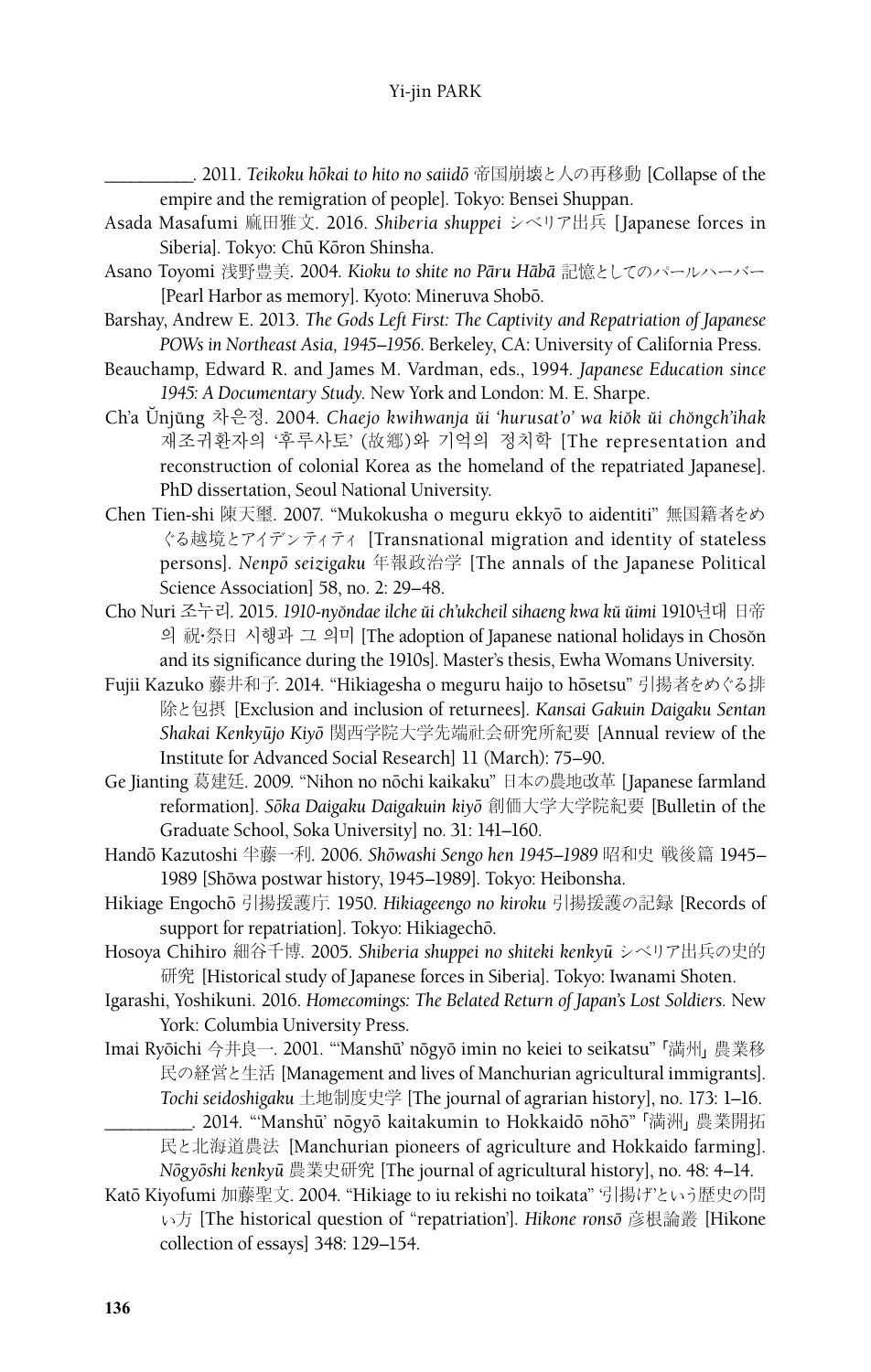\_\_\_\_\_\_\_\_\_\_. 2009. *Dai Nihon Teikoku hoˉkai* 大日本帝国崩壊 [Collapse of the Empire of Great Japan]. Tokyo: Chūkōron Shinsha.

- Katō Kōichi 加藤公一. 2014. "Sengo higashiajia de 'Amerika' o manabi suteru." 戦後東 アジアでアメリカを学び捨てる [Learning about America in post-war East Asia]. *Rekishigaku kenkyuˉ* 歴史学研究 [Journal of historical studies], no. 920: 2–13.
- Kim Taehun 김대훈. 2007. *Ilbon ŭi nodong pŏpchesa e kwanhan yŏn'gu* 일본의 노동법제사 에 관한 연구 [A study of Japanese labor law]. Master's thesis, Korea University.
- Kishi Toshihiko and Tsuchiya Yuka 貴志俊彦・土屋由香. 2009. *Bunka reisen no jidai: Amerika to Ajia* 文化冷戦の時代:アメリカとアジア [Culture in the age of the Cold War: America and Asia]. Tokyo: Kokusai Shoin.
- Klein, Christina. 2003. *Cold War Orientalism: Asia in the Middlebrow Imagination, 1945– 1961*. Oakland: University of California Press.
- *Mainichi shinbun* 毎日新聞 [The Mainichi newspaper], June 25, 1949. Tokyo: The Mainichi Newspapers.
- *Maeil sinbo* 每日申報 [The Korea daily news], September 19, 1912. Seoul: Kyungin Culture Company.
- Marukawa Tessŭsi [Marukawa Tetsushi 丸川哲史] 마루카와 데쓰시. 2010. *Naengjŏn munhwaron* 냉전문화론 [Cold War cultural theory]. Translated by Chang Sejin. Seoul: Nŏmŏ Puksŭ.
- Masuda Hiroshi 増田弘編, ed. 2012. *Dai Nippon Teikoku no hōkai to hikiage, fukuin* 大 日本帝国の崩壊と引揚・復員 [Downfall of the Imperial Japanese Empire and repatriation]. Tokyo: Keiō Gijuku Daigaku Shuppankai [Keio University Press].
- Monbushoˉ 文部省. 1949. *Kikansha hikkei: atarashiki shuppatsu e* 帰還者必携:新しき出 発へ [Handbook for returnees: A new departure]. Tokyo: Ministry of Education, Science and Culture.
- Nakagawa Jun 中川淳. 2003. "Nihon kazokuhō no ayunda michi" 日本家族法の 歩んだ道 [History of the Japanese family]. Ritsumeikan Hōgaku 立命館法学 [Ritsumeikan law review of the Ritsumeikan University Law Association], no. 292: 1834–1849.
- Nanbara Shigeru 南原繁. 1946. "Tenchōsetsu; Kinen shukuten ni okeru enjutsu" 天 長節―記念祝典における演述 [The emperor's birthday celebratory speech]. In *Nanbara Shigeru chosakushuˉ* 南原繁著作集 [Nanbara Shigeru's collected writings]. Vol. 7, 52–60. Tokyo: Iwanami Shoten.
- Narita Ryūichi 成田龍一. 1998. *'Kokyō' to iu monogatari* 「故郷」 という物語 [A story about 'hometown']. Tokyo: Yoshikawa Kōbunkan.
	- \_\_\_\_\_\_\_\_\_\_. 2010. *'Sensoˉ keiken' no sengoshi*「戦争経験」の戦後史 [A postwar history of the 'war experience']. Tokyo: Iwanami Shoten.
- Nihon Shakai Jigyō Daigaku Kyūbin Seido Kenkyūkai 日本社会事業大学救貧制度研 究会. 1976. *Nihon no kyuˉbin seido* 日本の救貧制度 [The relief system in Japan]. Tokyo: Keisō Shobō.
- Oguma Eiji 小熊英二. 2015. *Ikite kaette kita otoko: aru Nihonhei no sensoˉ to sengo* 生きて 帰ってきた男: ある日本兵の戦争と戦後 [The man who came back alive: The war experiences and post-war life of a Japanese soldier]. Tokyo: Iwanami Shinshō.
- Ochi Hiromi 越智博美. 2014. *Nihon hyōshō no chiseigaku: kaiyō genbaku reisen poppu karuchaˉ* 日本表象の地政学: 海洋・原爆・冷戦・ポップカルチャー [On the Pacific